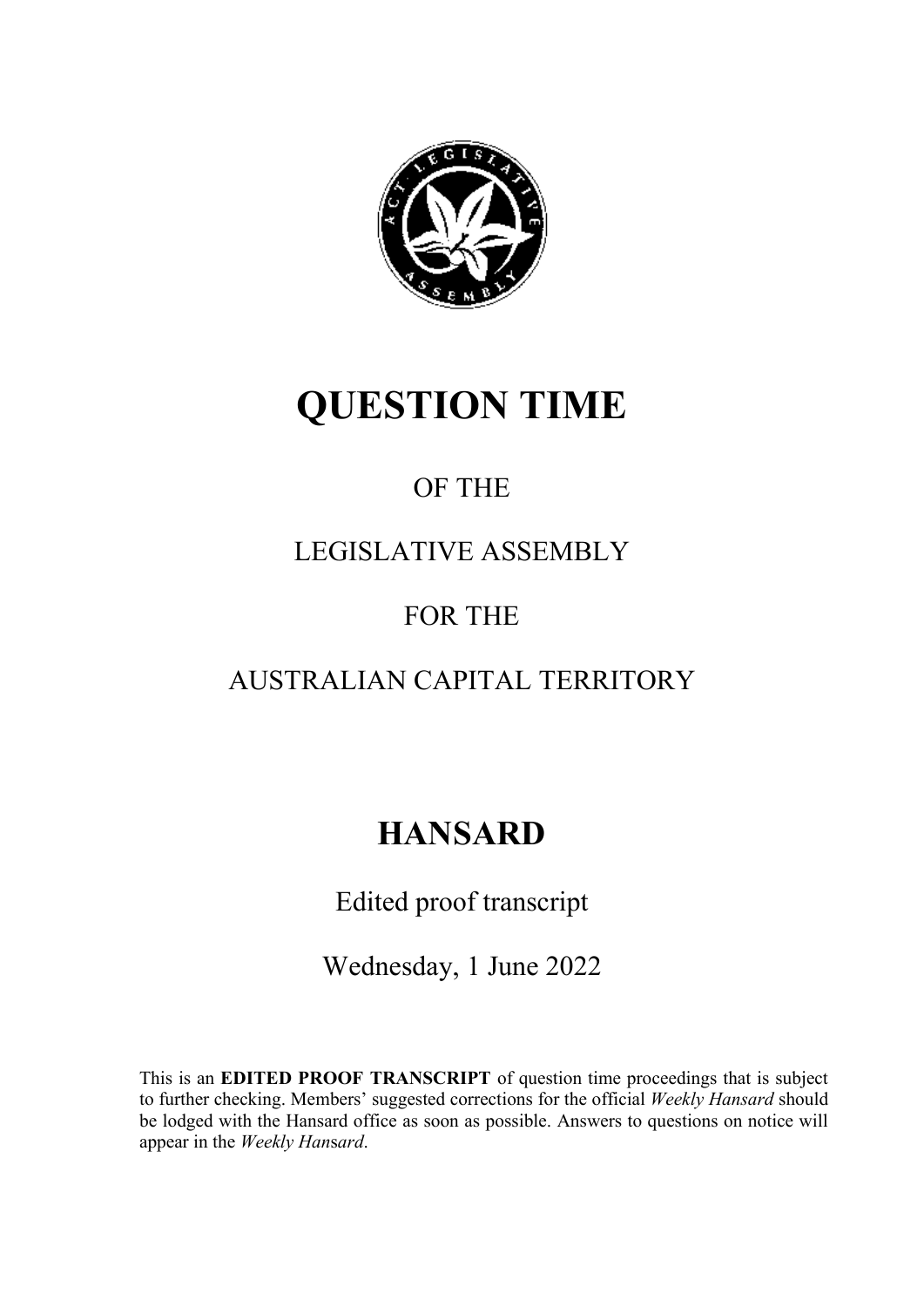### Wednesday, 1 June 2022

| Questions without notice: |  |
|---------------------------|--|
|                           |  |
|                           |  |
|                           |  |
|                           |  |
|                           |  |
|                           |  |
|                           |  |
|                           |  |
|                           |  |
|                           |  |
|                           |  |
|                           |  |
|                           |  |
|                           |  |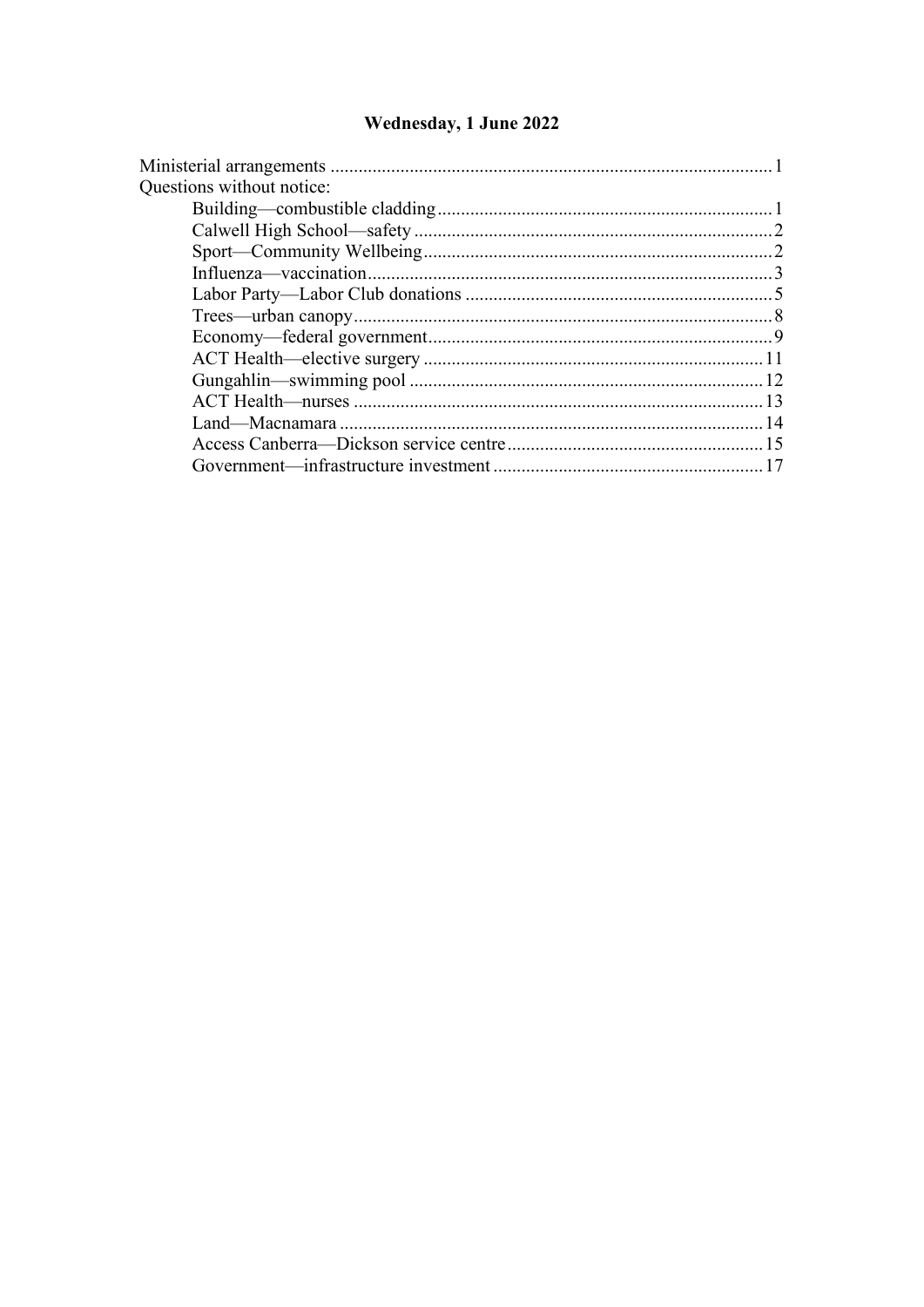### <span id="page-2-0"></span>**Ministerial arrangements**

**MR BARR** (Kurrajong—Chief Minister, Treasurer, Minister for Climate Action, Minister for Economic Development and Minister for Tourism) (2.00): Minister Vassarotti has had to leave the Assembly so is not present for question time. Minister Berry will take questions in relation to homelessness and housing services, and Minister Gentleman will assist members in relation to the environment, heritage, sustainable building and construction.

#### <span id="page-2-2"></span><span id="page-2-1"></span>**Questions without notice Building—combustible cladding**

**MS LEE**: Madam Speaker, my question is to Minister Gentleman, acting on behalf of Minister Vassarotti, Minister for Sustainable Building and Construction. Minister, your government has known about the extremely hazardous combustible cladding issue in Canberra for over five years now. Why is it taking your government so long to help Canberrans with this issue?

**MR GENTLEMAN**: I thank Ms Lee for the question. We did take action quite early, when we found out about the impacts of combustible cladding.

**Ms Lee**: What was that?

**MR GENTLEMAN**: I was the building minister at the time. We worked with ministers in other jurisdictions at the building ministers' forum—

*Ms Lee interjecting—*

**MADAM SPEAKER**: Ms Lee.

**MR GENTLEMAN**: to ensure that we could bring about a safe recommendation for Canberra residents and took action immediately.

*Opposition members interjecting—*

**MADAM SPEAKER**: Members, to the question. No commentary.

**MS LEE**: Sorry, Madam Speaker. I just have to get my head around that. Minister, why won't you finalise the details of the combustible cladding remediation loan scheme? You announced it in July.

**MR GENTLEMAN**: I understand that Minister Vassarotti is working through that at the moment, so I will take the detail on notice.

**MR CAIN**: Minister, why won't your government agree to waive development application fees for remediation works?

**MR GENTLEMAN**: The work that we are doing to facilitate the removal of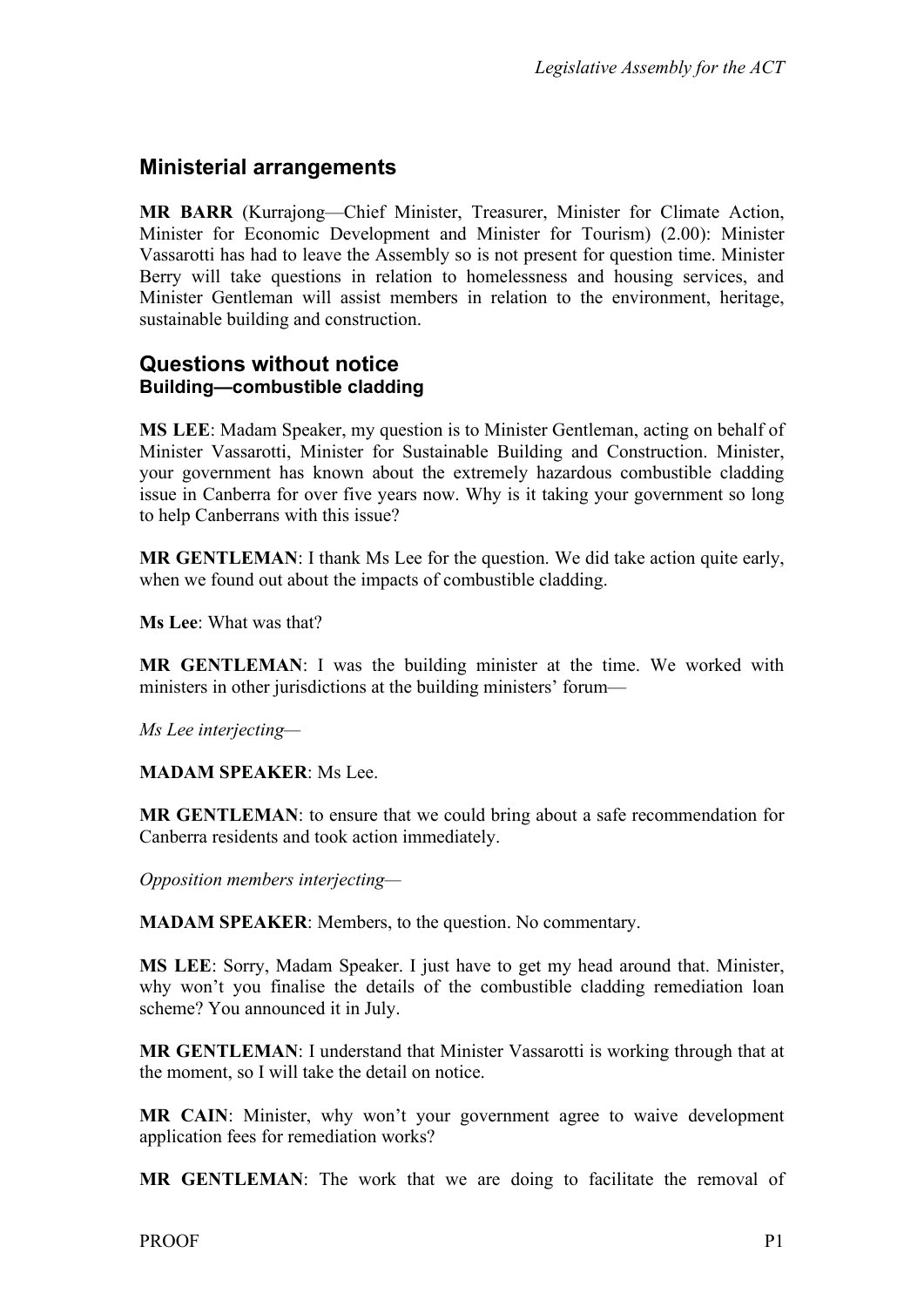combustible cladding is around the loan scheme that Minister Vassarotti has announced already. That is the detail of the work that she is doing.

*Opposition members interjecting—*

#### **MADAM SPEAKER**: Members!

#### <span id="page-3-0"></span>**Calwell High School—safety**

**MR HANSON**: My question is to the minister for education. Following the forced closure of Calwell High School due to safety concerns, it has been revealed that the school will face a special purpose review. The special purpose review will examine student learning and engagement, teaching practices, leadership practices and organisational practices. Minister, who is conducting the review, what are the terms of reference and what is the time frame for reporting?

**MS BERRY**: Yes, Mr Hanson is correct; a review into Calwell High School has begun, and a number of expert education members across the country have been engaged in that review. The review has already begun—it started yesterday, I believe—and will be completed next week. I do not have the actual names of the people on the review, but I can get that information for Mr Hanson before the end of question time today.

**MR HANSON**: Minister, could you perhaps provide the terms of reference as well, if you do not have that to hand. Minister, will you commit to making the findings of that review public as soon as they are provided to the government?

**MS BERRY**: I will, if it is appropriate to do so, but it is an internal review for the school to be able to utilise. If there are aspects of that review that are appropriate for public release, then I will do that.

**MS LEE**: Minister, why won't you conduct a system-wide review across all schools?

**MS BERRY**: Our schools are great schools, and we have been working very hard with our school communities in our public school system to understand some of the concerns that have been happening over the last couple of years, particularly regarding the teaching workforce crisis. We have set up a task force, and engaged with and listened to the expertise within our school communities about the kinds of things we can do as a community, as a government and as a school system to support our schools through what has been a very difficult time; and to overcome a teaching shortage that is existing across the country, and from which the ACT government is not immune.

#### <span id="page-3-1"></span>**Sport—Community Wellbeing**

**MR DAVIS**: My question is to the Minister for Sport and Recreation. Minister, one element of my resolution that this Assembly passed in April last year which I am most excited to see come to fruition is the development of a new 10-year strategic plan for sports and recreation that is due mid year. Could the minister please update us on the consultation process for that strategic plan?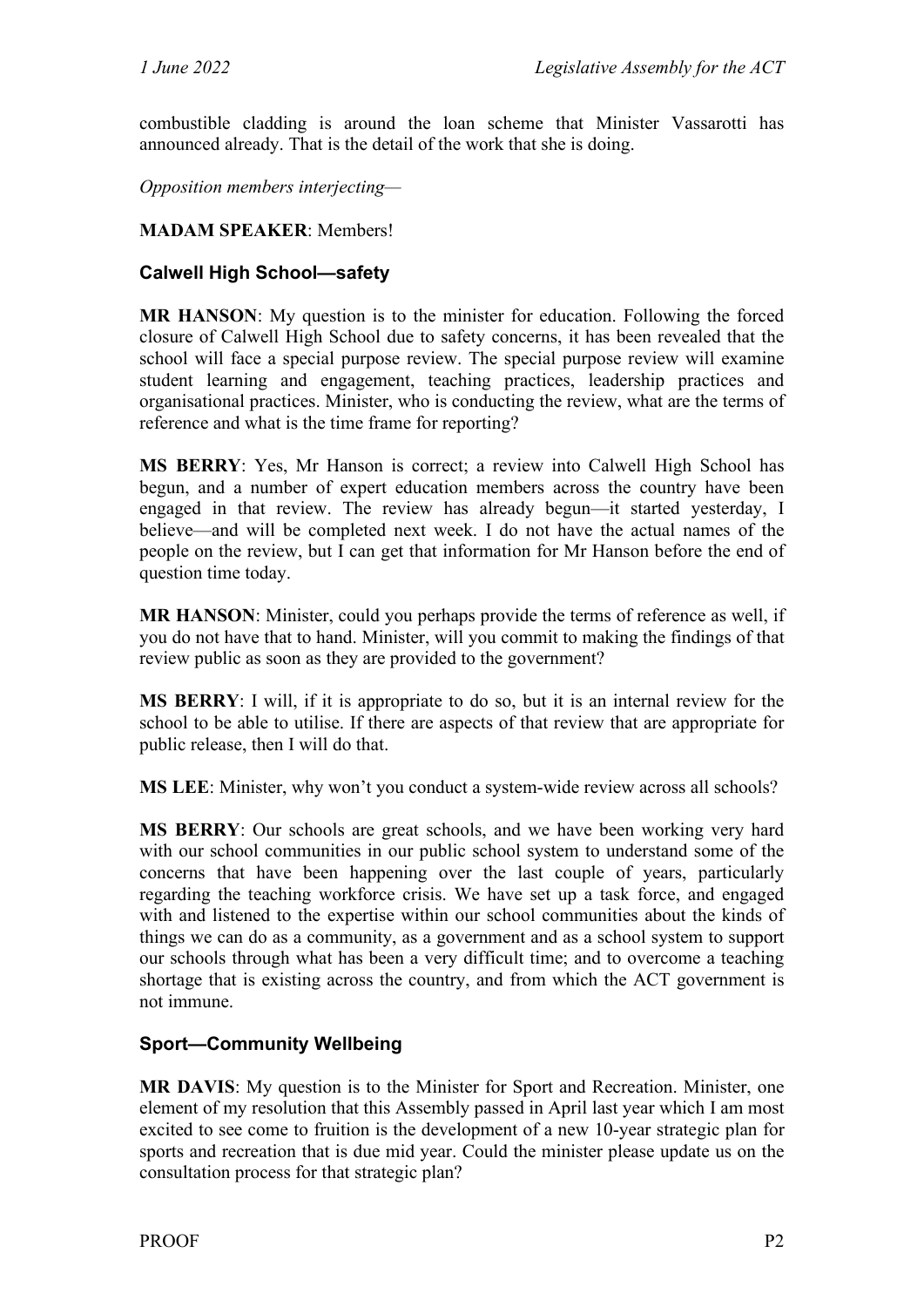**MS BERRY**: I thank Mr Davis for the question. Members will know that in the ACT there was a 10-year strategic plan for sport, which finished in 2020. Unfortunately, there were a number of factors—environmental factors and the international health pandemic—that impacted on the development of a strategic plan. However, when I met with the sporting organisations at the end of the 2019-20 year, when we were in the middle of a bushfire season, it was our commitment together to work on a strategic plan. Of course, COVID-19 did put a pause on that.

We were able to begin the work on the development of a sports strategic plan. The consultation has continued with the development of that. Kinetica Group was engaged to develop a strategy in consultation with sports communities and a range of other stakeholders—the ACT Youth Advisory Council, the LGBTIQ community representatives, Outdoors NSW & ACT and disability organisations to name a few. It is intended that the sports strategic plan will be released in the second half of this year.

**MR DAVIS**: Minister there were a few groups that you outlined that you are consulting with. Would you be willing to table a full list of the community groups and sporting groups that the government intends to consult with?

**MS BERRY**: Yes, of course I can do that.

**MR BRADDOCK**: I have a supplementary question. Minister, how closely does the ACT government's upcoming strategic plan refer to the strategic plans for individual sports?

**MS BERRY**: Each sport generally has its own strategic plan and the advice from the Kinetica Group is about making sure that the strategic plan is an overview of sport and recreation across the ACT rather than the individual plans of each sporting organisation.

#### <span id="page-4-0"></span>**Influenza—vaccination**

**MS CASTLEY**: My question is to the health minister. Minister, you have ruled out free flu vaccinations for Canberrans, apart from some priority groups like older people, in contrast to free flu shots being offered in every other jurisdiction. You have said that it is fine for Canberrans to cross the border to New South Wales to get free flu shots and that cost is not a barrier for most Canberrans. Minister, did you check with the New South Wales health minister that it was fine for Canberrans to get free flu shots in their state?

**MS STEPHEN-SMITH**: I thank Ms Castley for the question. Just to clarify, I was on radio and somebody texted in saying, "I understand that New South Wales is not requiring any check of residence or identity check in order to get the free flu vaccination. Does this mean people from Canberra can go to Queanbeyan and get their flu shot for free?" I responded: "Well, I imagine if there is no requirement for a residential check then yes, this does." I was not encouraging Canberrans to do this. I was simply responding to information that had been provided with a text in a common-sense way.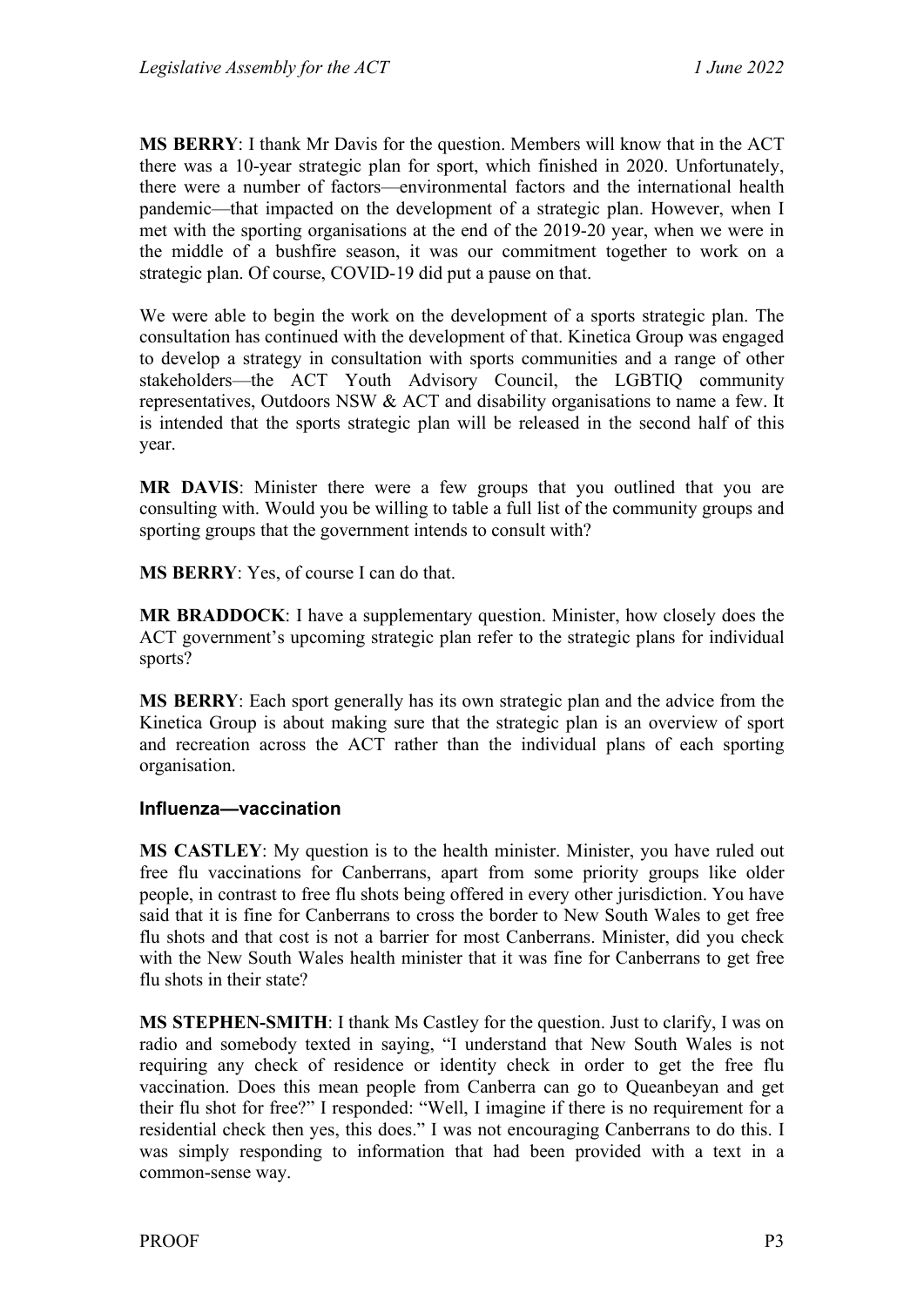At no time have I encouraged Canberrans to go across the border to get a free flu vaccination. I have had a conversation with the New South Wales health minister. They are obviously considering their position in relation to this matter. I have been very clear about the ACT government's position on this at this time. I have also been clear that we continue to consider how we can support those who are most vulnerable to the worst outcomes of influenza and those who may face financial barriers to accessing flu vaccination to get a flu shot.

**MS CASTLEY**: Minister, for the sake of the Assembly understanding, why will you not provide the free flu shot to all Canberrans?

**MS STEPHEN-SMITH**: I did go through this in some detail in my ministerial statement this morning. One of the reasons—as Ms Castley alluded to in her first question—is that the uptake of flu vaccination in the ACT is very good in comparison to other parts of Australia, including more than half of those over 65 already having been vaccinated, and the very large increase in uptake that we have seen over the last two weeks. We have seen a 20 per cent increase in uptake in the space of the last two weeks.

We will continue to monitor it, as I have said, with a focus on supporting vaccination for those who are most vulnerable to poor outcomes from influenza. Of course, we will continue to encourage Canberrans to come forward and receive their flu vaccination. We thank those many employers who are providing vaccination programs for their staff.

Free flu vaccinations are already available for priority groups through the commonwealth's national immunisation program. I note that a consultation fee is applicable in some instances. We are encouraging, obviously, GPs to bulk-bill when people attend for a flu vaccination, particularly for those in the priority groups where the vaccine itself is free. I want to acknowledge that many GPs already do that.

Madam Speaker, the priority groups for a flu vaccination include children aged six months to less than five years, pregnant women, Aboriginal and Torres Strait Islander people aged six months and over, people aged 65 years and over and people with certain medical conditions.

The ACT government already provides free flu vaccinations to young children through its early childhood immunisation clinics and for pregnant women at antenatal clinics. Aboriginal and Torres Strait Islander people can access flu vaccination through Winnunga Nimmityjah, which is a really critical partner in delivering health services in the ACT. Indeed, more than 40 per cent of Aboriginal and Torres Strait Islander people over the age of 50 here in the ACT have already accessed flu vaccination. We are also offering free flu vaccinations for people with disability or mental health issues through the COVID access and sensory clinic.

**MS LAWDER**: Minister, what about those Canberrans for whom cost is a barrier and who are not part of the priority group, like older people or those with a disability?

**MS STEPHEN-SMITH**: I thank Ms Lawder for the question. As I have just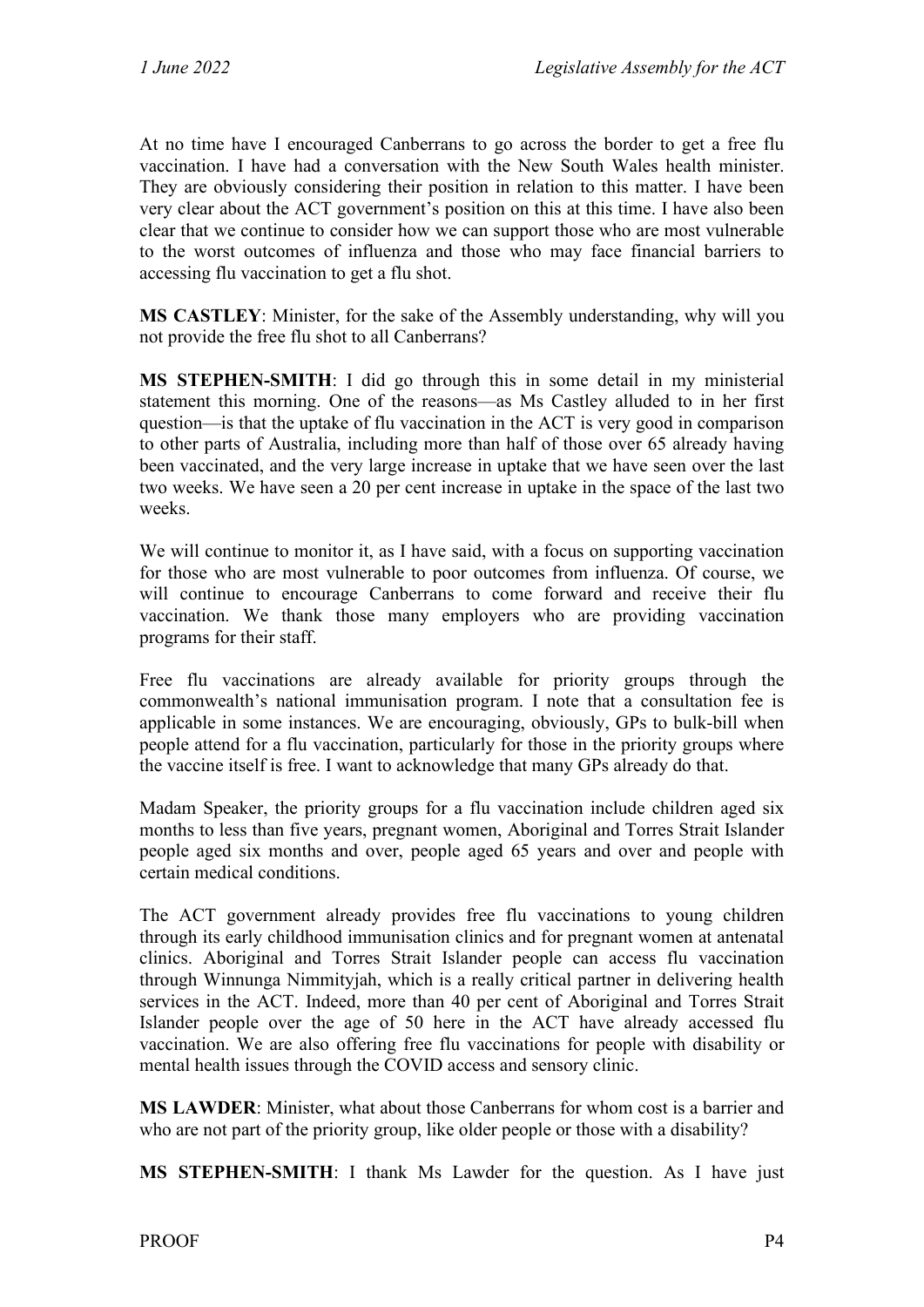indicated, we are also offering free flu vaccinations for people with disability, people living with mental illness, their families, support staff, volunteers and carers through the access and sensory clinic at Weston Creek. We are looking at ways to expand to that. So far take-up has not been particularly significant in relation to that, but we have only just started to promote that opportunity. We are also ensuring that flu vaccine is available to health providers who support those who are hard to reach or the most vulnerable client groups, including Directions—

**Ms Castley**: On a point of order, the question was about those for whom cost is a barrier, not who can access it for free. What about those for whom there is a charge but they are too broke?

**MADAM SPEAKER**: The minister is within the policy area. It is in order.

**MS STEPHEN-SMITH**: Thanks, Madam Speaker. Again, Ms Castley's understanding of this issue comes to the fore, because these groups are people who are not eligible under the national immunisation program but may have other barriers to access, including people from multicultural backgrounds and migrant and refugee backgrounds, through Companion House, through Directions and Interchange GP those people who have other challenges in their lives that make it difficult for them to access mainstream health services but who are not eligible under the national immunisation program.

Canberra Health Services is also offering some people a flu vaccination when they present for other health care. That is primarily for people who are in a priority group and where it is appropriate in the setting. We are also considering other options to provide free flu vaccination should that be required in the local context, again, with an emphasis on those people who would have difficulty paying the relatively small cost of that flu vaccination, which I understand is about \$20 if you go to a pharmacist.

#### <span id="page-6-0"></span>**Labor Party—Labor Club donations**

**MR PARTON**: Madam Speaker, my question is to the Treasurer and Chief Minister. Chief Minister, I refer to an ABC study of 10 May, which states:

But nowhere in Australia is the flow of gambling losses to political parties more extreme than in the ACT.

In the decade to June 2020, gambling-related groups poured some \$6.5 million into party coffers.

Of this, over \$6.27 million was donated to the ALP from gambling-related groups owned by the Labor Party itself.

A further \$6.48 million was transferred between ALP-owned associated entities.

"Associated entity" means any organisation controlled by or acting for the benefit of a political party.

Chief Minister, how much poker machine revenue from the Labor Clubs has been provided to the ACT Labor Party since you have been Treasurer or Chief Minister?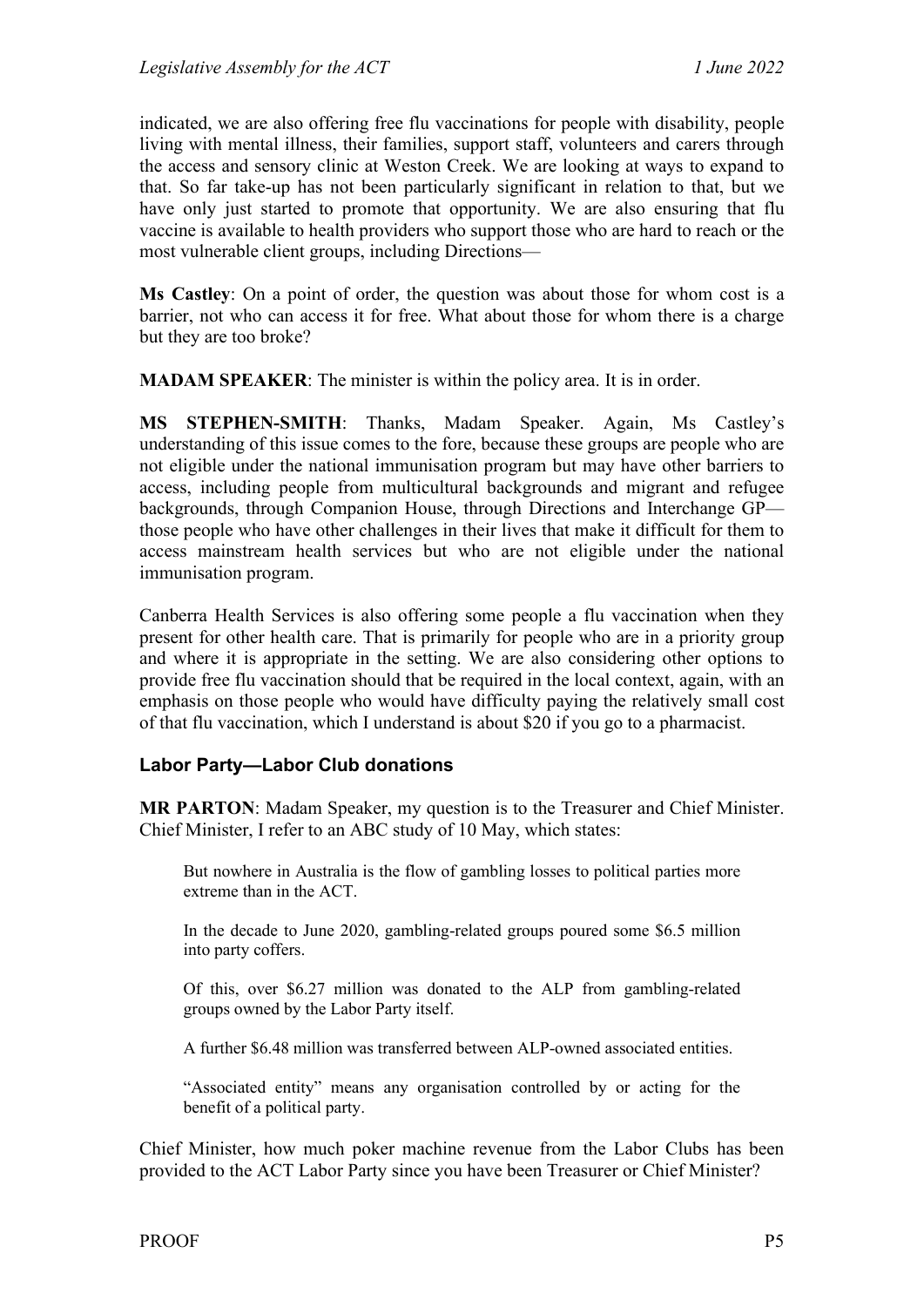**MR BARR**: I believe none. I do not think we have taken any donations from those sources since 2012. I will double-check that. Clearly, we moved out of receiving support in terms of cash donations from clubs. We receive in-kind donations. The Labor Party does have policy committee and sub-branch meetings in various licensed clubs, so they are declared as an in-kind donation. I note that the Liberal Party continues to receive money from licensed clubs as well, which, presumably, are gambling sources under your definition of them, Mr Parton.

**Mr Hanson**: Not \$6 million of them.

*Members interjecting—*

**MADAM SPEAKER**: Members!

**MR BARR**: But we made a conscious decision to move away from that. What I will say, Madam Speaker, is that all of the sources of our funding are declared and transparent, unlike the sort of money that flows to the Liberal Party.

**Ms Lee**: What? Don't make unsubstantiated claims like that.

**MADAM SPEAKER**: Ms Lee, that is enough.

**MR PARTON**: Chief Minister, how much poker machine revenue has been provided to the ACT Labor Party through associated entities, including the 1973 Foundation, since you have been Treasurer or Chief Minister?

**MR BARR**: The 1973 Foundation is indeed an investment vehicle. It invests in profit, principally.

**Mr Parton**: That's not the way the ABC saw it.

#### **MADAM SPEAKER**: Mr Parton.

**MR BARR**: Not that different, as I understand it, from the funding sources received by the Canberra Liberals. We have moved away from money from the Canberra Labor Club. We now receive a portion of our funding through the 1973 Foundation, which has invested in non-gambling sources.

*Opposition members interjecting—*

**Mr Hanson**: Which was set up by pokie money.

**MADAM SPEAKER**: Members!

**MR BARR**: It has invested in non-gambling sources, Madam Speaker.

*Opposition members interjecting—*

**MADAM SPEAKER**: Members! I won't come to you again, Mr Hanson. You will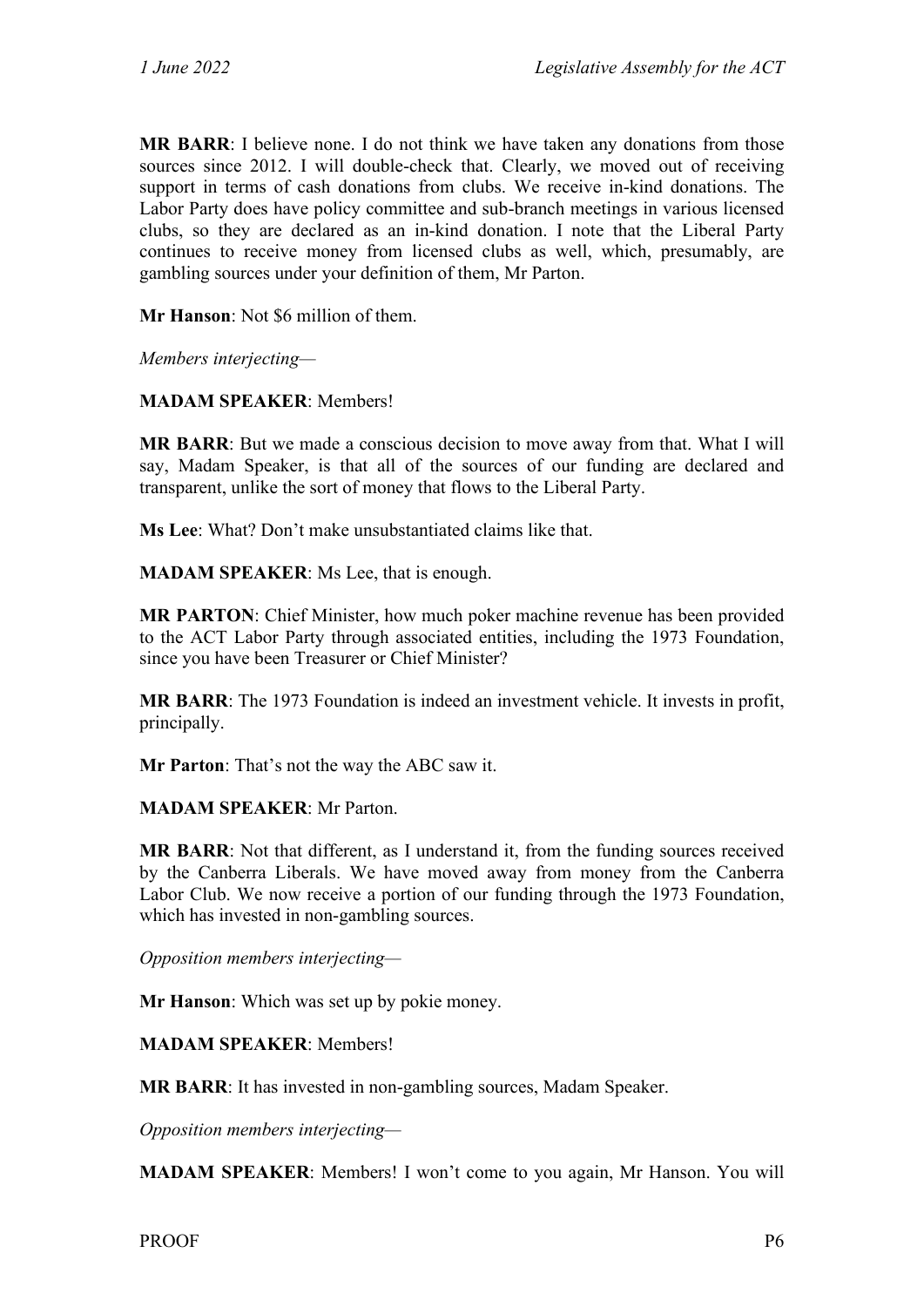be warned next time.

**MR BARR**: What Mr Hanson is arguing is that the Labor Party should no longer receive any funding from any commercial source. Is that the argument?

**Mr Parton**: No.

**Mr Hanson**: No.

**MR BARR**: No, it is not. A decade ago, we moved away from this, but the agents of support for the gambling industry—

**Mr Hanson**: It was you, the Labor Clubs.

**MR BARR**: I remember the 2016 campaign.

**Mr Hanson**: It was your grubby little Labor Clubs.

**MADAM SPEAKER**: Mr Hanson!

**MR BARR**: You, Mr Parton, and you, Mr Hanson, were arguing for more money and more policy leeway for the gambling industry to grow in this city. Since I have been Chief Minister it has gone the other way, and that is a good thing for this community.

**MR HANSON**: Chief Minister, was the 1973 Foundation established from the proceeds of pokies? If so, how many millions of dollars have been put into the 1973 Foundation through the Labor Clubs which support you?

**MR BARR**: The 1973 Foundation is an investment vehicle that took proceeds from the Canberra Labor Club—that is very clear—to move the Labor Party away from receipt of funding from gambling into different sources.

*Opposition members interjecting—*

**MR BARR**: That is exactly what has happened. You can laugh all you want. That is very public and clear. We no longer receive funding in the way that we used to. That is clear. That is exactly the policy shift—

**Mr Hanson**: They laundered it.

**MADAM SPEAKER**: Mr Hanson, you are warned. You need to withdraw that.

**MR BARR**: Yes. That is an outrageous slur. You must withdraw that. You are accusing us of laundering money. You must withdraw that. That is outrageous.

**MADAM SPEAKER**: Yes. Mr Barr, I will take that as a point of order. Mr Hanson, you will withdraw, and if I hear one more interjection from you, you will be named. Let's be very clear about that.

**Mr Hanson**: I withdraw.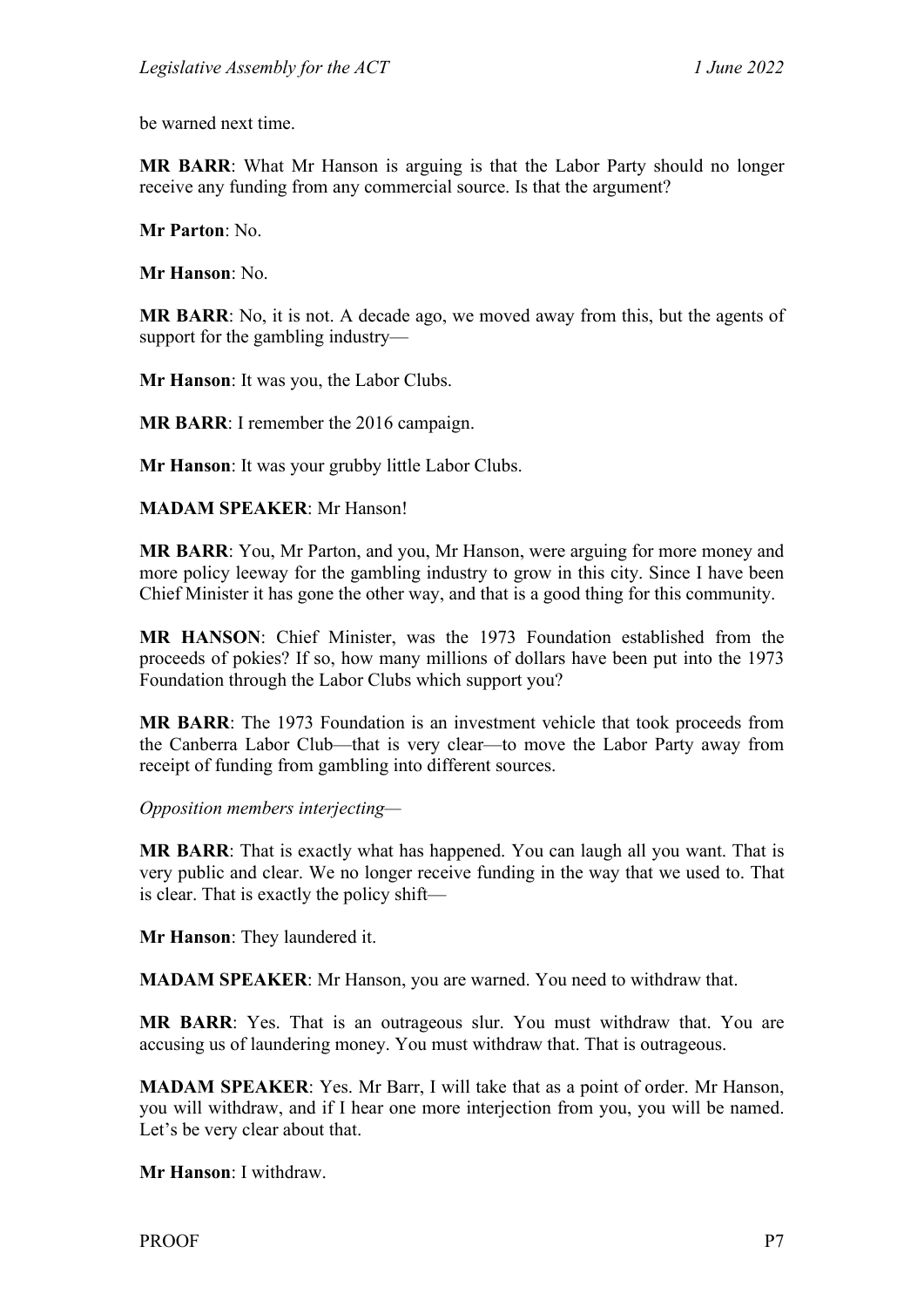**MR BARR**: That is about as grubby as it gets, Madam Speaker, and I am glad he has withdrawn. So he should. Disgraceful! Disgraceful behaviour. Using parliamentary privilege to suggest something like that is disgraceful and it is not worthy of this place.

**Ms Lee**: These double standards are just astounding.

**MR BARR**: And neither are your interjections, Ms Lee. Do better. Politics should be better than this.

**Ms Lee**: Hey! Don't lecture me, mate!

**MR BARR**: This sort of grubbiness. Politics should be better than this.

**MADAM SPEAKER**: Mr Barr, sit down, please. Ms Lee, you are now warned. The behaviour so far today, the interjections, has been well past the point of acceptability.

**Ms Lee**: I am not going to sit here and take lecturing from the minister.

**MADAM SPEAKER**: You are now warned. One more, Ms Lee, and both of you will be named and gone. My tolerance is exhausted.

#### <span id="page-9-0"></span>**Trees—urban canopy**

**MS CLAY**: My question is to the minister for planning. The Greens have been campaigning for years to get 30 per cent tree canopy coverage, and variation 369 is a really important piece of reform that will help. Minister, you tabled draft variation 369 in the last sittings with some amendments. I have heard some concerns about where it will apply and what is exempted. Can you please tell me which blocks and areas will be covered by variation 369?

**MR GENTLEMAN**: I thank Ms Clay for the question. Yes, the government is committed to cooling our city, and the provisions in Territory Plan variation 369 go a long way to providing shade and cooling through tree canopy requirements. So 369 will require single residential and multi-unit developments to have more planting space and tree canopy cover, which will contribute to the increase in both permeable surfaces and tree canopy coverage across the city.

I listened to the concerns of the community and industry before making some amendments to the variation, which I explained in my tabling statement in the last sittings. We do not want to disadvantage people who have purchased house and land packages in good faith. Often these homes are pre-designed, and changes now could potentially mean costly redesign of houses. With homebuyers and industry alike facing some challenges regarding increased costs, we want to make sure that does not roll out to them.

The amendment will mean that the new blocks in greenfields areas will not be subject to variation 369 at this time. However, development and redevelopment in our established suburbs will need to comply with the requirements set out in the variation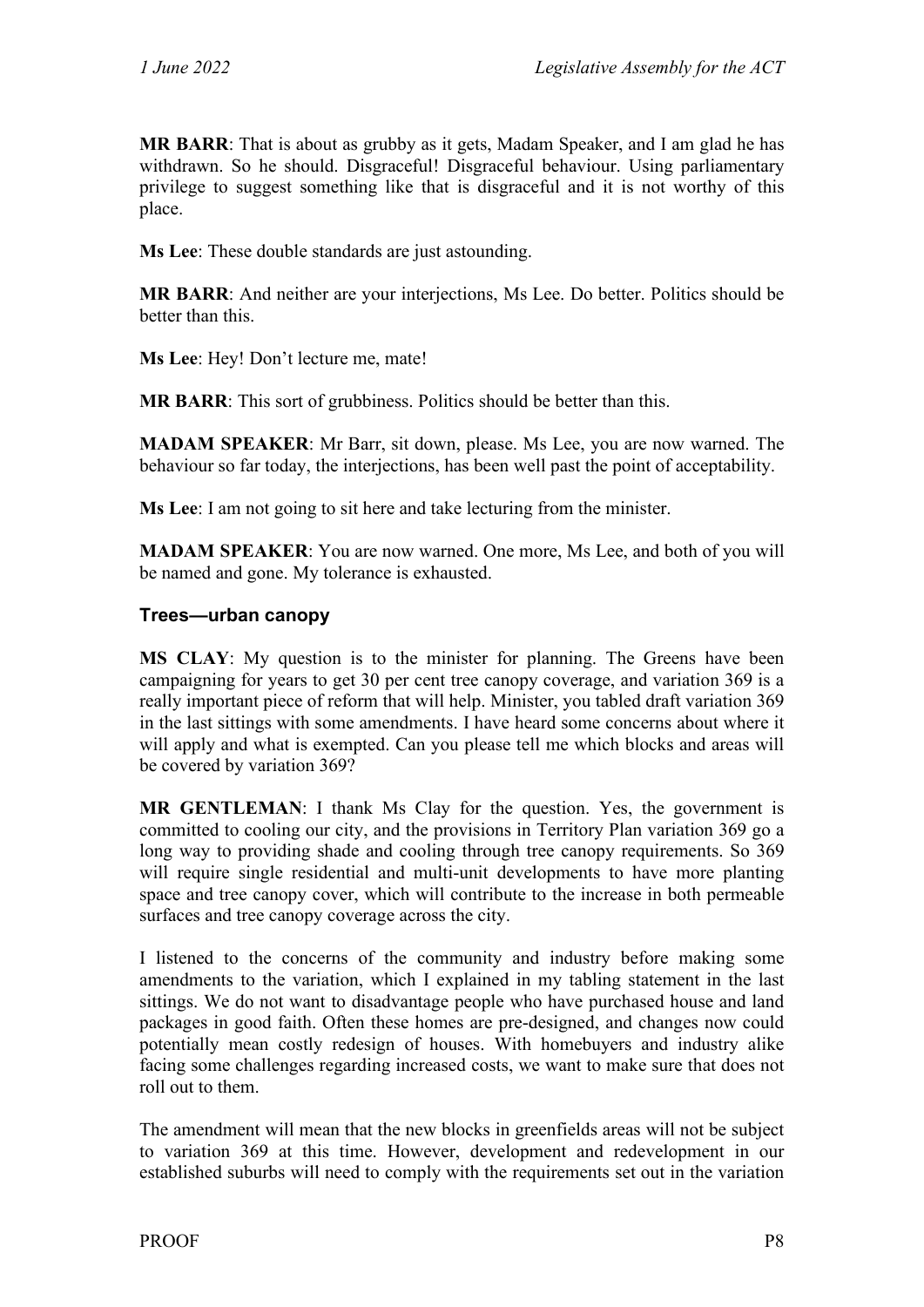from 1 September this year. Commencement of the new Territory Plan in 2023 will mark the point at which this exemption finishes and all eligible blocks must comply with variation 369.

**MS CLAY**: Minister, when will we see the full package of reforms that will include new blocks in new estate development plans that are approved after 1 January 2020?

**MR GENTLEMAN**: Yes, at the completion of the Territory Plan in 2023, we will see that effect take place. We are also looking to expand requirements for living infrastructure in the Territory Plan, in the new one, so that our commercial zones can also be cooler and we can plan specifically for trees and green space when planning for new estates.

**MR DAVIS**: Minister, when can the community expect all of the legislative and reform work related to DV369 to be completed?

**MR GENTLEMAN**: I thank Mr Davis for the question. As I said in the last two answers, it is a staged process. The variation takes effect on 1 September. There are some blocks, as explained, where it will not take effect until we have the new Territory Plan in 2023. There has been some discussion at community councils, I understand, about some confusion. To bring some clarity to that, I have asked the directorate to look at some technical amendments to ensure there is no confusion about which blocks are excluded from variation 369.

#### <span id="page-10-0"></span>**Economy—federal government**

**MR PETTERSSON**: My question is for the Chief Minister. Chief Minister, can you please provide a brief update on ACT jobs and the economy, and how the ACT government will work with the new federal Labor government to create more jobs in Canberra.

**MR BARR**: I thank Mr Pettersson for the question. I am delighted to see that today's national accounts figures show that the ACT economy again grew. Our state final demand increased by 1.7 per cent in the March quarter, principally driven by strong household consumption, which increased three per cent in the quarter. That is further confirmation of the strength of the economic recovery in the territory. State final demand is now up 3.2 per cent over the year—one of the strongest rates of economic growth of any of the Australian states or territories.

Currently, we have 234,500 people in employment, with a participation rate of 70.7 per cent—one of the highest workforce participation rates in Australia. Unemployment is at 3.1 per cent. There are 11,500 job vacancies currently in the territory, and only 7,600 unemployed people. What this means is that we have one of the strongest labour markets in Australia, and we have pushed the boundaries of what constitutes full employment, thanks to a greatly diversified economy. So from here we need to commit to creating more good, secure, local jobs, further lowering that unemployment rate to increase the workforce participation rate and to finally see some real wage growth.

We need to invest more in TAFE and university places. It is great to see the federal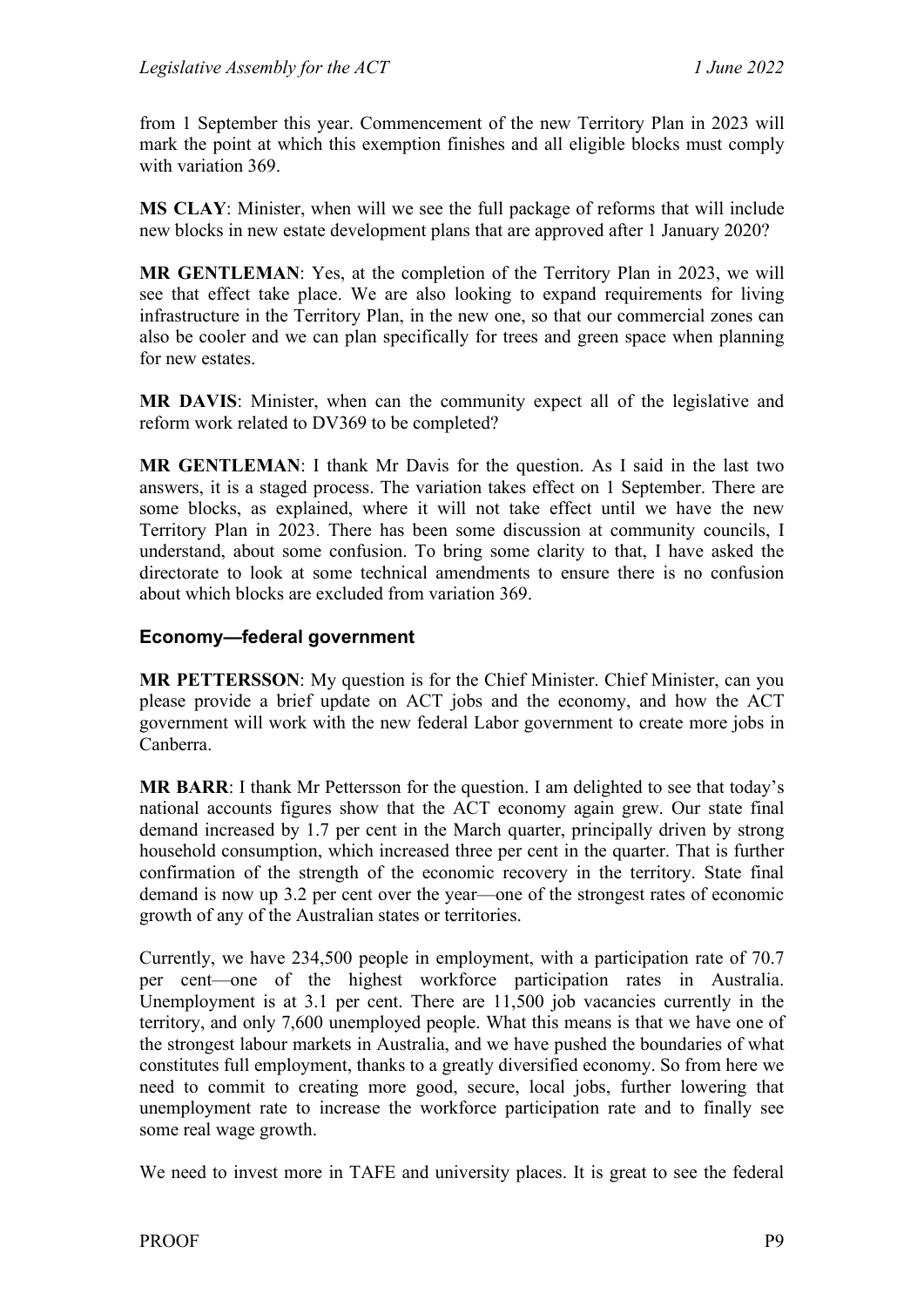government committing to that. We need to work with business to invest in renewables. It is great to see a federal government commitment to that. We need to invest more in the care economy—aged care and childcare, in particular. We need to make childcare cheaper. That will support workforce participation. And we need to support better pay and conditions for workers. Those were all policies that were front and centre of the last federal election campaign. These federal policies, combined with the ACT government's own actions will drive our economic recovery. *(Time expired.)*

**MR PETTERSSON**: Chief Minister, how significant is the tertiary sector to Canberra's economy, and how does the election result impact the sector in the ACT?

**MR BARR**: Tertiary education is a very significant part of our economy. One of the things we can absolutely conclude from the federal election result is that the war on Australian universities is over. After a decade of treating universities as badly as the Australian Public Service was treated—sometimes, even worse: slashing funding and damaging Australia's brand internationally as a great destination for study and making it even harder to attract new students to our nation—the sweeping away of that rotten coalition government last month paves the way for a renaissance and recovery of the Australian university sector! It is a key economic priority for this jurisdiction and, indeed, international tertiary education is a major part of almost all state and territory economies. So I am delighted that the war on universities will end, and that the new federal government is committed to investing more in universities—more study opportunities for Australians, more certainty for universities, and a desire to work with them to grow our nation's research and development base and to lead to a smarter Australia.

What sort of federal government wants to divest from one of the biggest and most significant industries in Australia? The previous coalition government. Why would they not support a smarter Australia? I think we got a bit of an insight with the sort of federal campaign that was run by that coalition of parties. It is such an amazing thing for this nation now that the war on universities is over.

**MS ORR**: Chief Minister, given that the Australian Public Service is another major employer in Canberra, what does a change of government mean for the APS, and the flow-on effects for the ACT economy more broadly?

**MR BARR**: I thank Ms Orr for the question. What it means, principally, is value and respect, which was completely absent from the treatment of the Australian Public Service by the former federal government. The APS sustained, over nearly a decade, outsourcing, decentralisation and a denuding of its core capacity—all for purely ideological reasons. The new federal government is committed to building a stronger and more efficient Australian Public Service that delivers better outcomes for the community and that can offer frank and fearless advice to the federal government. That means working constructively with the men and women who make up the Australian Public Service and the unions who strengthen the public sector, and includes fair and equitable conditions and genuine bargaining to achieve better outcomes across the public sector.

So, this is good news for Canberra and good news for the many public servants who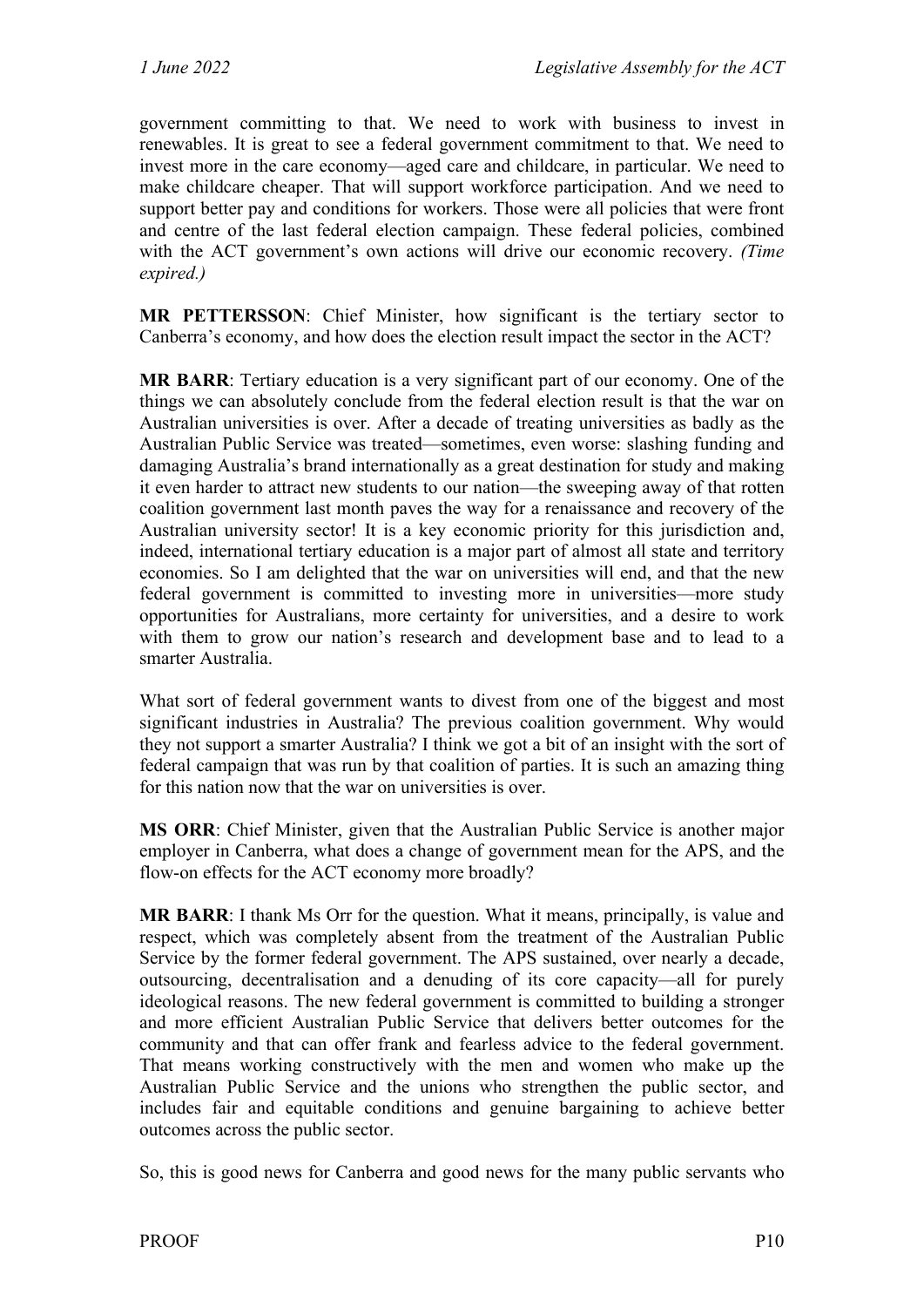work across the Australian government. A strengthened public sector is good for Canberra's economy. It is also good for the many non-government sectors that work in partnership with the Commonwealth, and indeed the small businesses and others who benefit from a strong ACT economy and a robust public sector. I think Canberrans are sick of the APS being used as a political football—decentralising it and using it as a space to find funds to fund pork-barrelling in other electorates. Hopefully, that era is over and behind us, and we can move forward with a stronger Australian Public Service that will mean a stronger nation.

#### <span id="page-12-0"></span>**ACT Health—elective surgery**

**MS LAWDER**: My question is to the health minister. Last month, in May, you flagged suspending elective surgeries given the public health system is struggling with high demand and COVID cases. A question time brief prepared for you in late February revealed that, when you suspended non-essential elective surgeries in March 2020, that resulted in more than 1,500 patients becoming overdue for surgery just four months later—representing one quarter of the total waitlist. This year, how many patients have missed out on their surgery since you suspended the operations last month?

**MS STEPHEN-SMITH**: I thank Ms Lawder for the question. It is always a difficult choice to delay elective surgery. We know that that really means a difficult time for people. That is why we did everything we could to avoid having to make that decision. I want to be clear that the delays in elective surgery this time are not a full suspension of category 2 and 3 elective surgery. That did happen for Calvary Public Hospital earlier in the year in response to the beginning of the Omicron wave. It is now more of a case by case, we need to slow down elective surgery in order to be able to do all of the other things that our health system needs to do with the workforce challenges that our health system is facing and that every health system across the country is facing. I would refer members to this morning's *AM* story on ABC about the Victorian health system and what other areas of our economy are facing. This is a reality that we have to deal with. It is not something that any of us want to do, to delay elective surgery.

I would also point out to Ms Lawder—she referenced the 2020 reduction in elective surgery—that the AIHW data that the *Canberra Times* reported on today indicated that the ACT had the biggest increase in hospital separations for any part of any jurisdiction in the country the following year, because we worked really hard to catch up. We got through that backlog and caught up. Unfortunately, the impact of the Delta wave and the impact of the Omicron wave have seen the number of people waiting increase again.

**Ms Castley**: A point of order, Madam Speaker. The question was how many patients have missed out on their surgery since operations were suspended or slowed down? How many patients?

**MADAM SPEAKER**: The minister was in the policy area. You have got two seconds left, Minister.

**MS STEPHEN-SMITH**: Thank you, Madam Speaker. I am happy to take on notice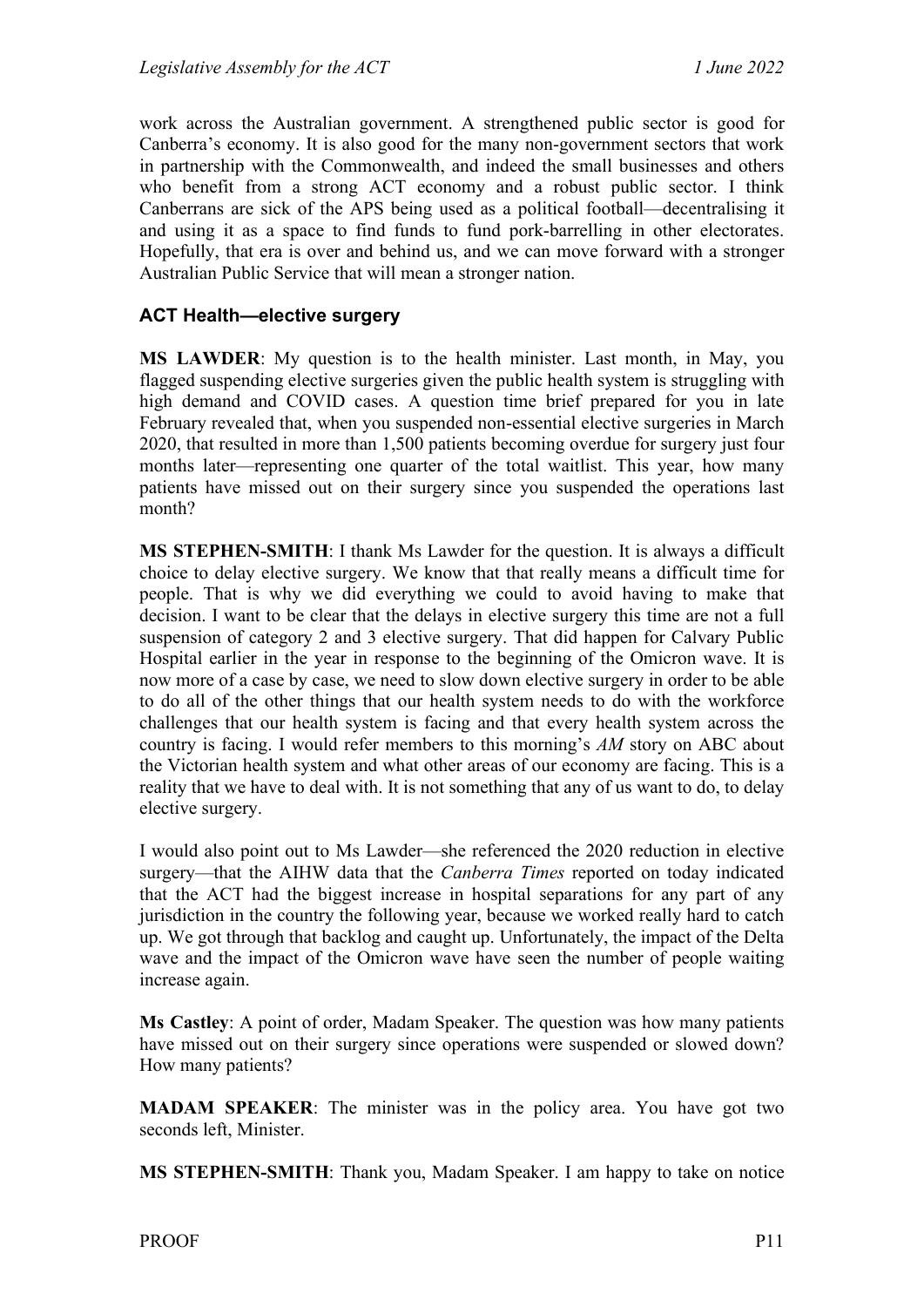the detail of that.

**MS LAWDER**: Minister, what category are those patients and when will their surgeries take place?

**MS STEPHEN-SMITH**: I thank Ms Lawder for the supplementary. We try extremely hard not to delay category 1 elective surgery. That is an absolute last resort, but I cannot say that it never happens. Most of those people would be in the category 2 and category 3 elective surgeries. Of course, we will try to catch up on those as quickly as we can. That is why we have made arrangements—and we funded it in the budget review—to shift some elective surgery from the public system into the private system. We are continuing to work with our private hospital partners to ensure that we get through as much public surgery work as we possibly can, given the resource constraints that every health system—every jurisdiction—is facing across the country.

We put in specific additional resources to shift some of that activity into the private hospitals so that we could get through as much as possible. We will continue to monitor this. We will catch up as quickly as we can, but we know we are going to have some constraints next financial year as well. We are implementing the digital health record right across our public health and hospital system next financial year, in the second half of this year. That is a massive, massive effort that is going to require some reduction in elective surgery at Canberra Hospital. We are working through how we make up for that and how we work with our private hospital partners around that.

I can assure Ms Lawder that when we committed to doing 60,000 elective surgeries over this four years we meant that and we will do everything in our power to achieve that target.

**MS CASTLEY**: Minister, will the number of patients who have had their surgery suspended or delayed this time be more than 1,500, like it was in 2020?

**MS STEPHEN-SMITH**: I do not believe that it will. It does depend on what time frame you are looking at. Obviously, we had the initial delay in the suspension of category 2 and 3 elective surgeries at Calvary Public Hospital in Bruce. My understanding is that about 500 elective surgeries at that time were postponed as a result of that decision. If you include that, I still do not think we will get to 1,500 elective surgeries having been delayed, but that may be the case. My understanding is that we will definitely not meet our 14,800 target for this financial year. It may be that we do not even get to 14,000. We are still working through exactly what those numbers will look like. We are doing everything we can to get through as much activity as we can with the workforce challenges that every jurisdiction is facing.

#### <span id="page-13-0"></span>**Gungahlin—swimming pool**

**MR BRADDOCK**: My question is to the Minister for Sport and Recreation. Minister, can you please provide an update on the Gungahlin Leisure Centre 50-metre pool maintenance and repair?

**MS BERRY**: Thank you, Mr Braddock. I know that Mr Braddock and other members for Yerrabi are interested in the progress on the Gungahlin Leisure Centre pool. I can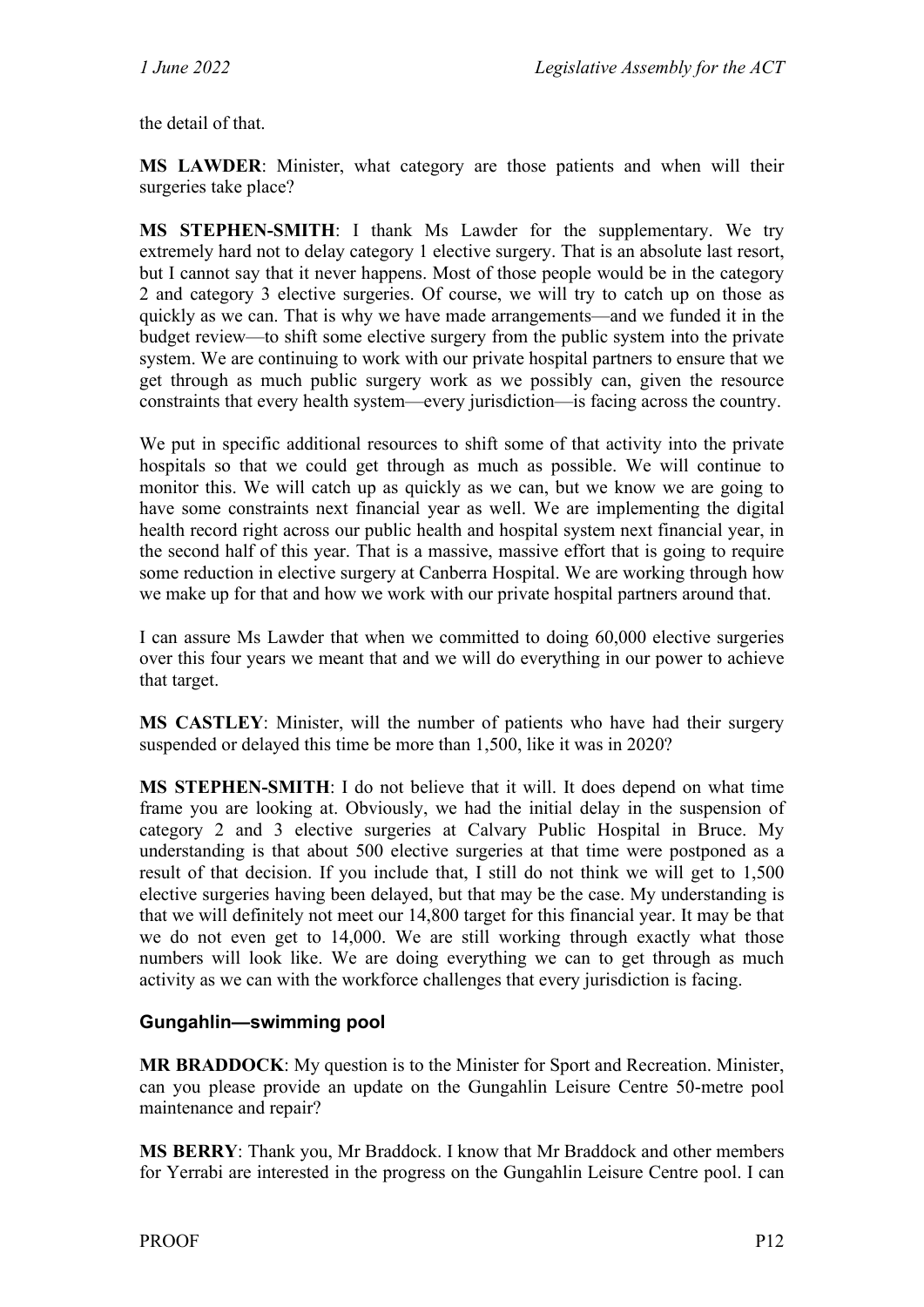say that Kynetic Construction and Management Services, which is the contractor, has been working hard to continue its restoration of the 50-metre pool. The tiling of that pool has commenced and is almost complete.

As members will know, the program pool closed on 16 May for routine maintenance work. Initially, the program pool was scheduled for closure for regular maintenance at the end of 2022, but the decision was made to close that pool earlier so that it would not interfere with the repair and remediation of the 50-metre pool rectification works. There was some moisture ingress within the eastern wall of the 50-metre pool, which has been rectified. The advice that has been received was that completing the maintenance work on the program poo" as I said, would minimise the disruption to the 50-metre pool. So we now anticipate that the 50-metre pool repairs will be complete by the middle of this year.

**MR BRADDOCK**: Minister, is there any indication as to when the program pool will be reopened?

**MS BERRY**: I am assuming that it is around the same time as the 50-metre pool will be back on deck. But if it is different to that, I will let the Assembly know.

**MR DAVIS**: Minister, can you assure the people of Tuggeranong that the same issues will not beset the Lakeside Leisure Centre pool in Tuggeranong, particularly given the planned investment in the new hydrotherapy pool at that location?

**MS BERRY**: Pools are notoriously challenging and can form leaks for a variety of different reasons. What I can assure the Tuggeranong community is that, should any issues arise—I am not aware of any, and there has recently been repairs and maintenance done at the Tuggeranong pool—they will be rectified and the community will be made aware of them. As I said, the maintenance program at Tuggeranong has been completed over the last couple of years and I understand that there are no issues at that pool.

#### <span id="page-14-0"></span>**ACT Health—nurses**

**MRS KIKKERT**: My question is to the Minister for Health. Last month, on 17 May, the *Canberra Times* reported that, in March last year, there were 3,002 full-time nurses employed by Canberra Health Services. Twelve months later, in March this year, there were 3,280 employed, an increase of 278 nurses. However, 365 nursing staff either resigned or retired last year. Minister, if 278 extra nurses were employed, yet 365 nursing staff left, doesn't that mean Canberra is going backwards on nurse numbers?

**MS STEPHEN-SMITH**: Not surprisingly, it was a bit difficult to follow all of that math, so I will take the detail of the question on notice. But it is not true that Canberra is going backwards on nurse numbers.

**MRS KIKKERT**: Minister, is this a long-term trend, with more nurses leaving the system than being employed?

**MS STEPHEN-SMITH**: No.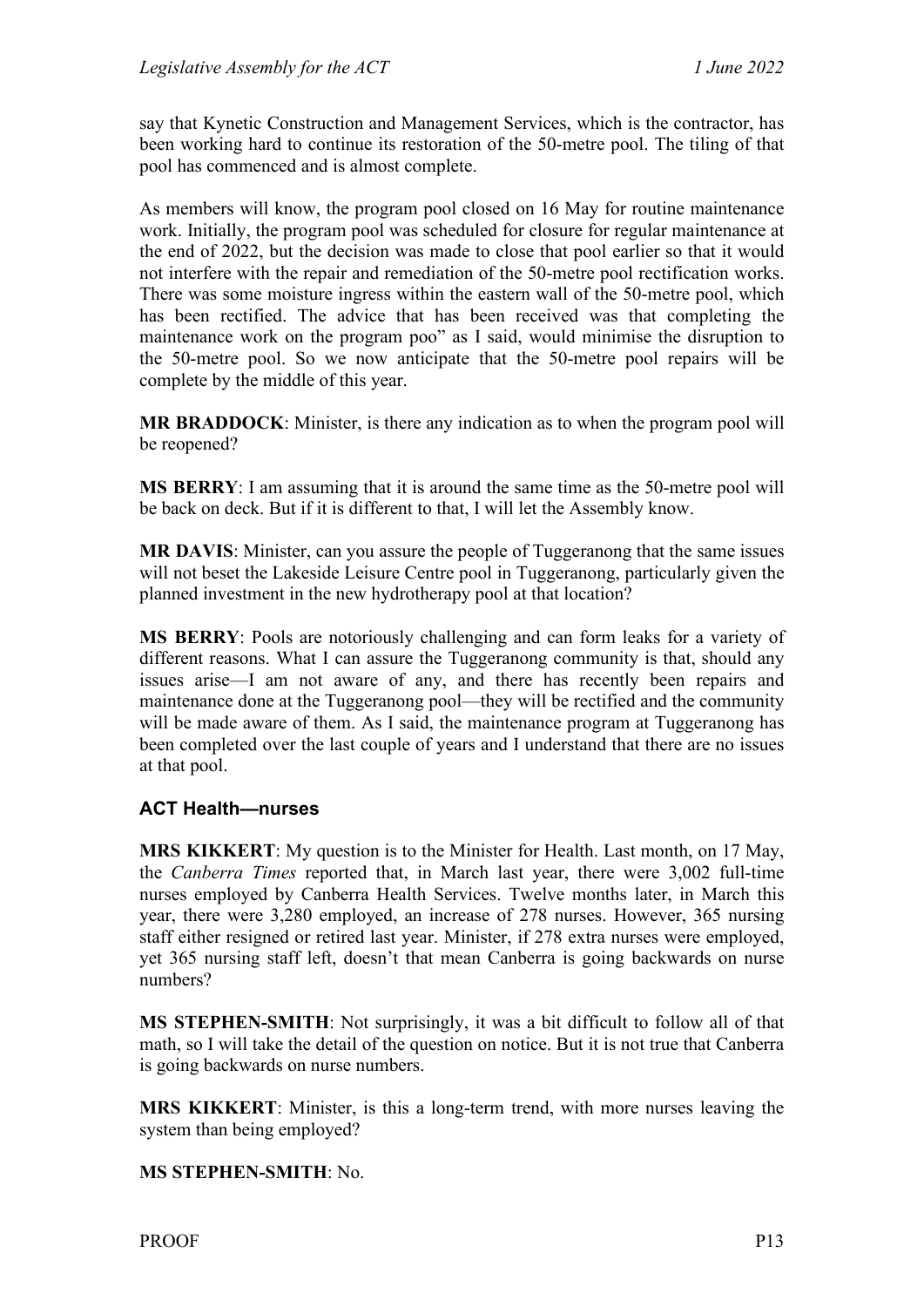**MS CASTLEY**: Minister, in the last 12 months, how many more nurses have we lost due to contracts ending or nurses being dismissed?

**MS STEPHEN-SMITH**: A number of temporary contracts have come to an end over the COVID period. Again, I will take the detail of the question on notice, but I am not sure that it is getting to the point. I do have the workforce profile and headcount. This is for all of the workforce, but of course nurses are the most significant part of our health workforce. For the Canberra Health Services, we have seen an overall workforce increase between 2018-19 and 2021-22, to 16 February, of 15½ per cent. In FTE it is almost 12 per cent—an 11.9 per cent increase.

This tale that the Liberals are trying to spin, that somehow we are actually going backwards on workforce, backwards on the number of nurses, is absolutely untrue. It is another example of the Liberals being negative, negative, negative, and misusing numbers, trying to portray a story to Canberrans that is not true, and is not actually helpful for our nursing workforce.

#### <span id="page-15-0"></span>**Land—Macnamara**

**MR MILLIGAN**: My question is directed to the Minister for Housing and Suburban Development. Recently the land ballot for Macnamara opened with 51 blocks. By lunch time the same day, over 1,700 ballot entries were received. The demand for blocks of this land is extraordinary! Minister, will you release more land for detached housing to meet this level of demand?

**MS BERRY**: I thank Mr Milligan for his question. Mr Milligan will know that the ACT government has been continuing with its development of land under the goals and aims set under the indicative land release program, and that in the last program we met within one per cent of the development required under that indicative land release program, which is a significant effort given the challenges over the last couple of years in providing developable land for the ACT community, also reminding members of this place that the Suburban Land Agency and the ACT government provide two per cent of the land for housing and development in the ACT. I think that that is important to remember. However, the ACT government has not held back on its land development. In fact, it has increased its indicative land release program, and the Suburban Land Agency has not taken its foot off the accelerator, and has continued at the same pace, despite the challenges of COVID-19 over the last couple of years, and the bushfires before that.

That land development work will continue, with the development of land that the ACT government is responsible for. We have not held back like private developers can. We have continued to provide land to the ACT community, and we will continue to do that.

**MR MILLIGAN**: Minister, what do you say to the thousands of Canberrans who will not be able to get a block of land from this ballot?

**MS BERRY**: Again, as members of the opposition will understand, there are levers that are within the ACT government's control with regard to land supply.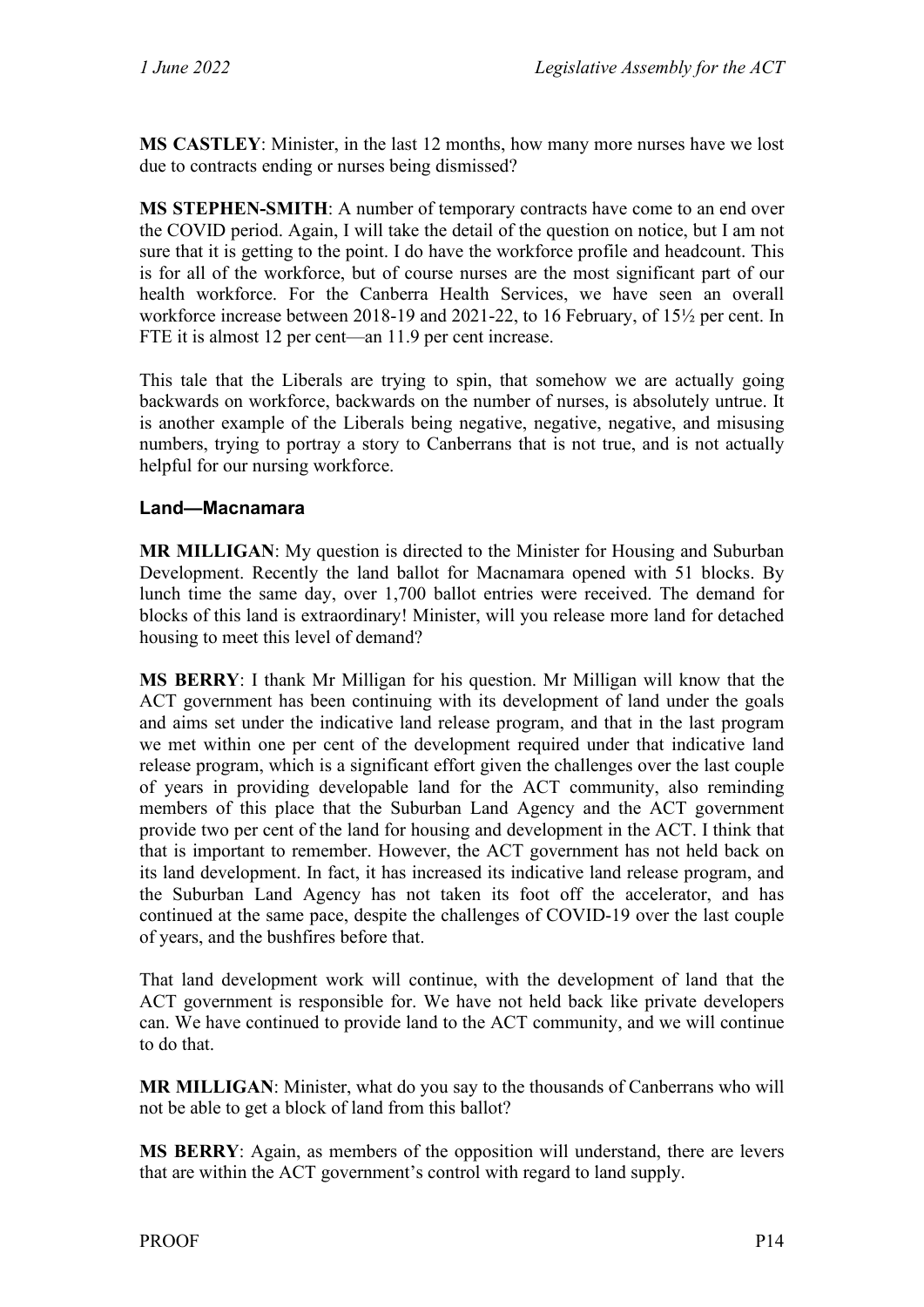**Ms Lee**: Yes, land release!

**MADAM SPEAKER**: Ms Lee, I have warned you; I am naming you. I move:

That Ms Lee be suspended from the service of the Assembly.

Question resolved in the affirmative.

*Ms Lee was suspended at 2.44 pm for three sitting hours in accordance with standing order 204, and she withdrew from the chamber.*

**MADAM SPEAKER**: Ms Berry, you may continue. You have a minute to go.

**MS BERRY**: As I was saying, the ACT government is continuing on with the levers that it has in its control with regard to land release. There are a lot of other complex issues that are affecting the ACT community, as well as the rest of Australia, with regard to affordability of land, and they includes interest rates and the tax levers that the federal government has in its control. We are continuing on with our job here in the ACT in the provision and supply of developable land, and we will continue to do that.

**MR HANSON**: I have a supplementary question. Minister, are you choosing not to release more land for detached housing because the Greens want over 70 per cent of people in high-density housing?

**MS BERRY**: No.

#### <span id="page-16-0"></span>**Access Canberra—Dickson service centre**

**MR CAIN**: My question is to the minister for regulatory services. Minster, I am aware of several constituents who have called the Canberra Liberals over the past few weeks concerned about how the Access Canberra storefront at Dickson is not open for general transactions.

Wait times are concerningly high across the ACT. Some residents have told me that, even post-lockdown, they have had to wait up to four hours in a storefront and some have not even managed to complete their transaction in that time. Minister, considering the extraordinarily long wait times, why is the Dickson storefront closed for general transactions?

**MS CHEYNE**: I would note, for members' benefit, that I am the minister for better regulation, not regulatory services. I thank Mr Cain for the question. It is true that the Dickson service centre does remain closed, except for land titles transactions as well as a new initiative that we have just started with COTA, which I will go to shortly. But it is worth noting, as we have discussed many times here, that Access Canberra is not immune from the effects of COVID-19 and that at any one time Access Canberra employees, including those who service our shopfronts, are in isolation, or have caring responsibilities or might have COVID themselves.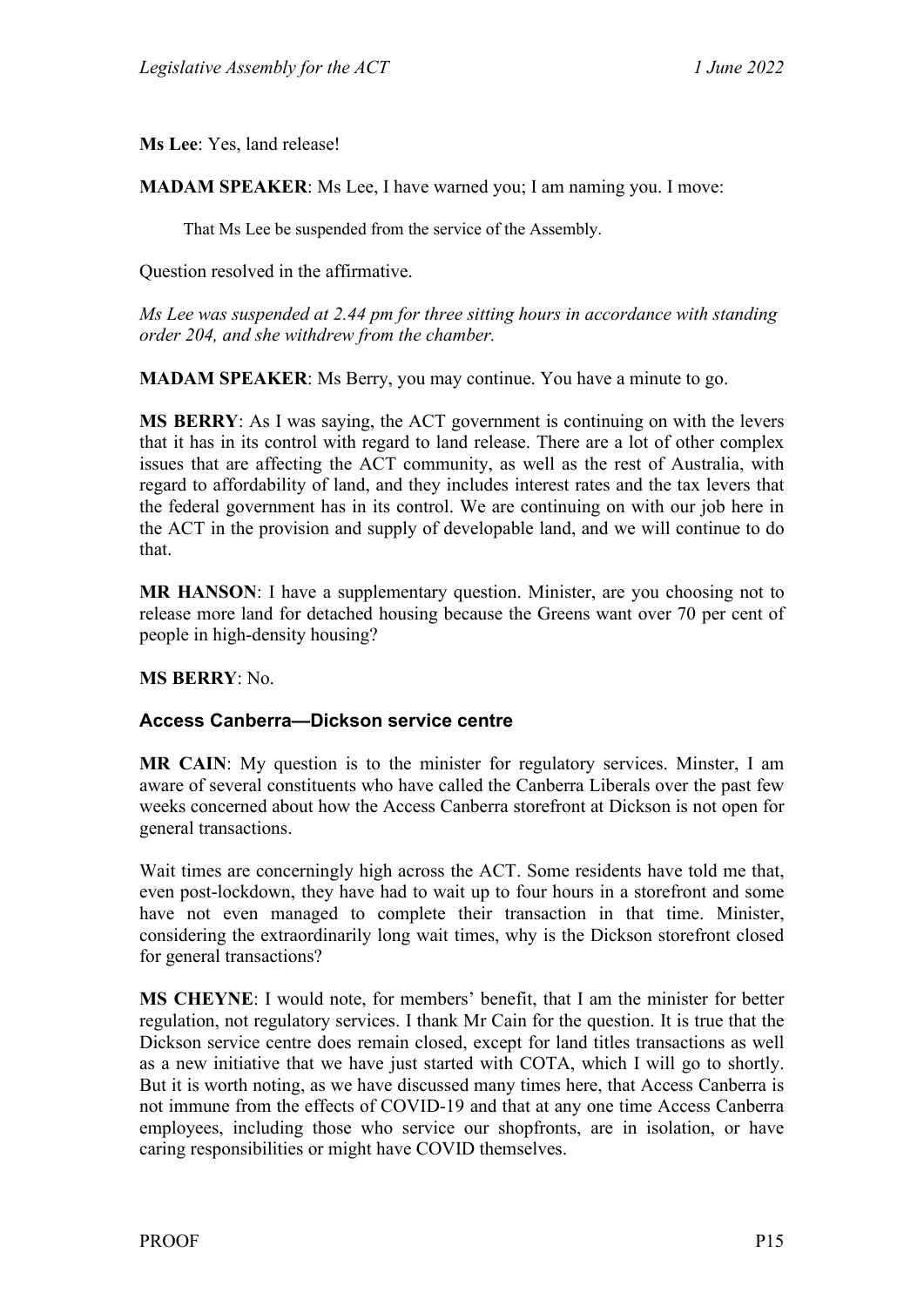While Dickson has largely remained closed, I would note that all four of the other service centres remain open, that they are all easily accessible by public transport, and that the wait times there are much lower than Mr Cain would have this Assembly believe. Our wait times are published on the Access Canberra website. I pulled it up that is how quickly I was able to do it; I pulled it up while Mr Cain was speaking and all of the wait times at the moment are under half an hour, with Tuggeranong being the shortest. I would also note that Wednesdays are our busiest day.

Going briefly to the trial that we are undertaking with the Council on the Ageing, we have heard that there is feedback from older Canberrans that they would like an appointment-based system where they would have a more specific time in which to attend and have already discussed with an Access Canberra contact centre employee about what they needed to bring for that appointment. It is less efficient—*(Time expired.)*

**MR CAIN**: Minister, why is the Dickson service centre named "Access Canberra Service Centre Dickson"—the same generic name as the full service centres in Gungahlin, Belconnen, Woden and Tuggeranong—and yet, as you said, it is only providing services for land titles?

**MS CHEYNE**: We have heard some extraordinary things today, Madam Speaker.

**Mr Cain**: Please answer the question.

**MS CHEYNE**: This one might take the cake. I would note that I am seven seconds into the answer, Madam Speaker.

**Mr Cain**: The misleading name, Minister.

**MADAM SPEAKER**: Mr Cain, stop.

**MS CHEYNE**: Thank you, Madam Speaker. Ask a silly question; there you go.

**Mr Hanson**: Madam Speaker, on a point of order. She has to be direct. I note that in her previous answer she complained that Mr Cain had called her the minister for regulation instead of the minister for better regulation. She seems to care about labels. She thinks that they are important when they come to her. Why are they not important when they come to Access Canberra? I think it is a reasonable question.

**MADAM SPEAKER**: There is no point of order, Mr Hanson.

**MS CHEYNE**: It is an important opportunity to talk about exactly what is happening at the Dickson service centre. Yes, it is a service centre; yes, it remains a service centre. When conditions allow, we are looking forward to the Dickson service centre coming back online and being returned to normal operations.

This is an important trial. It is one in which we are proud to have been partnering with COTA. It is one that older Canberrans have called for and we are looking forward to seeing the results of that trial. While Access Canberra does remain affected by the COVID-19 conditions that are affecting all workforces across the community, this is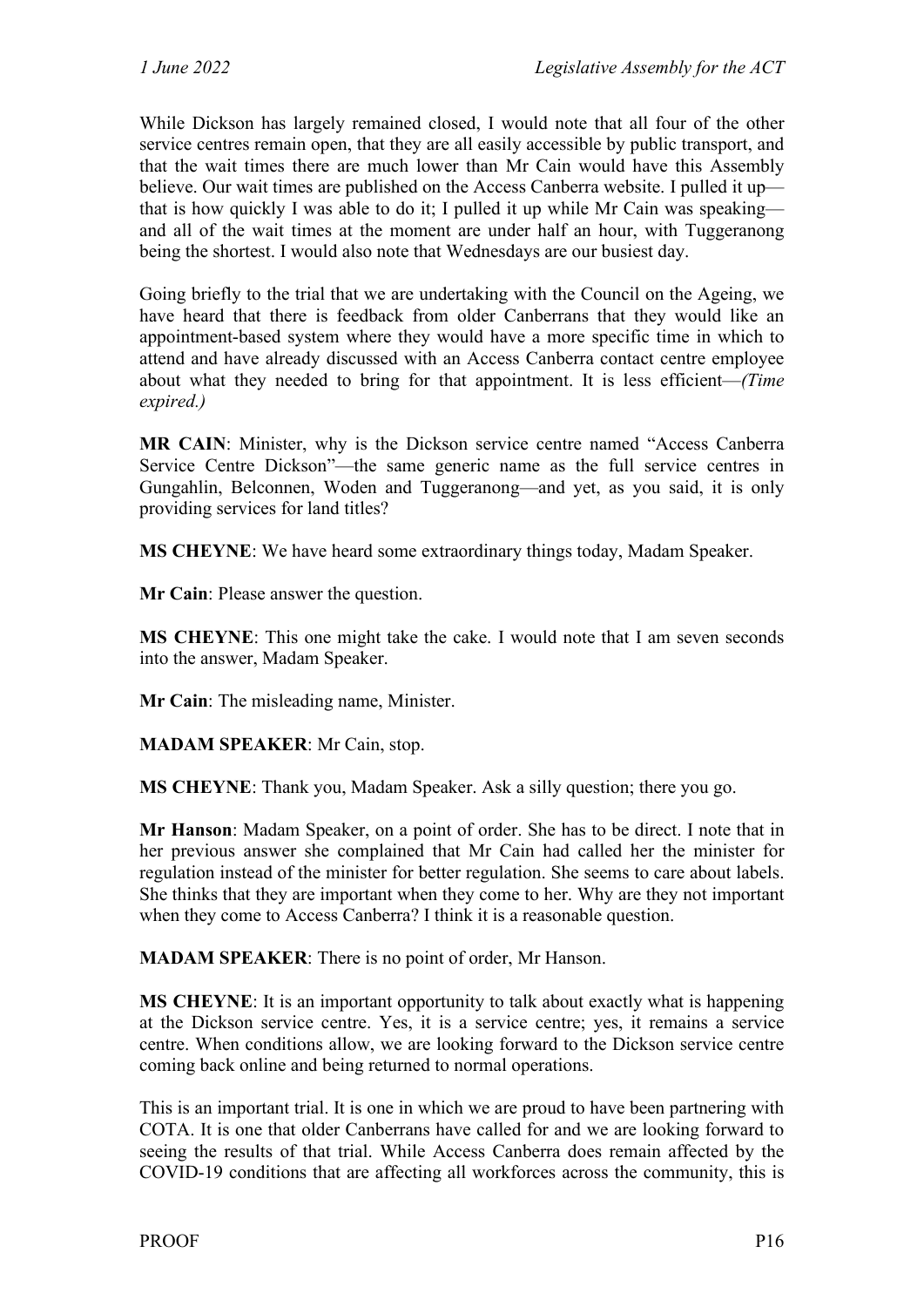an appropriate opportunity to trial something different, to do something that is a bit innovative, and to see if it might be something that we could expand right across all of our service centres. Dickson is a service centre. It is still undertaking—

*Mr Cain interjecting—*

**MADAM SPEAKER**: Mr Cain, I do not have to come back to you again.

**MS CHEYNE**: transactions. It is doing so at the moment in a booked appointment model. As soon as we can return to normal operations, we will consider that.

**MR HANSON**: Minister, will you advice what date the Dickson service centre will return to normal operations?

**MS CHEYNE**: I think I have thoroughly addressed this in my previous two answers.

*Mr Cain interjecting—*

**MADAM SPEAKER**: Mr Cain, that is enough of the cross-interjections.

#### <span id="page-18-0"></span>**Government—infrastructure investment**

**MS ORR**: My question is to the Chief Minister.

Chief Minister, how does a change of federal government impact investment in ACT infrastructure? How will the ACT government work with the federal Labor government to get a better deal for Canberra?

**MR BARR**: I thank Ms Orr for the question, I think it is clear the only way is up when it comes to infrastructure investment in the ACT. It is a pretty low base on which to build, given what the previous federal government was up to—or, in fact, not up to—when it came to investment in the ACT.

So the election of a new federal government is an opportunity to work more productively and collaboratively with the federal government. I have, again, made no secret of the fact that we will be seeking a larger and fairer share of commonwealth infrastructure investment. I have already written to the Prime Minister in relation to this and we have been engaging with various portfolio ministers, ahead of their swearing in and indeed, since they have been sworn in. This includes better engagement on the extension of Canberra's light rail network through the parliamentary triangle, noting, of course, the complexities that come with traversing through commonwealth land under the control of the National Capital Authority.

I think it is important to note that the new government has already committed to funding a range of infrastructure projects in partnership with the territory government, right across the ACT and we look forward to seeing more of this over the next three years.

**MS ORR**: Chief Minister, how does federal government investment in infrastructure projects support the ACT government's infrastructure planning?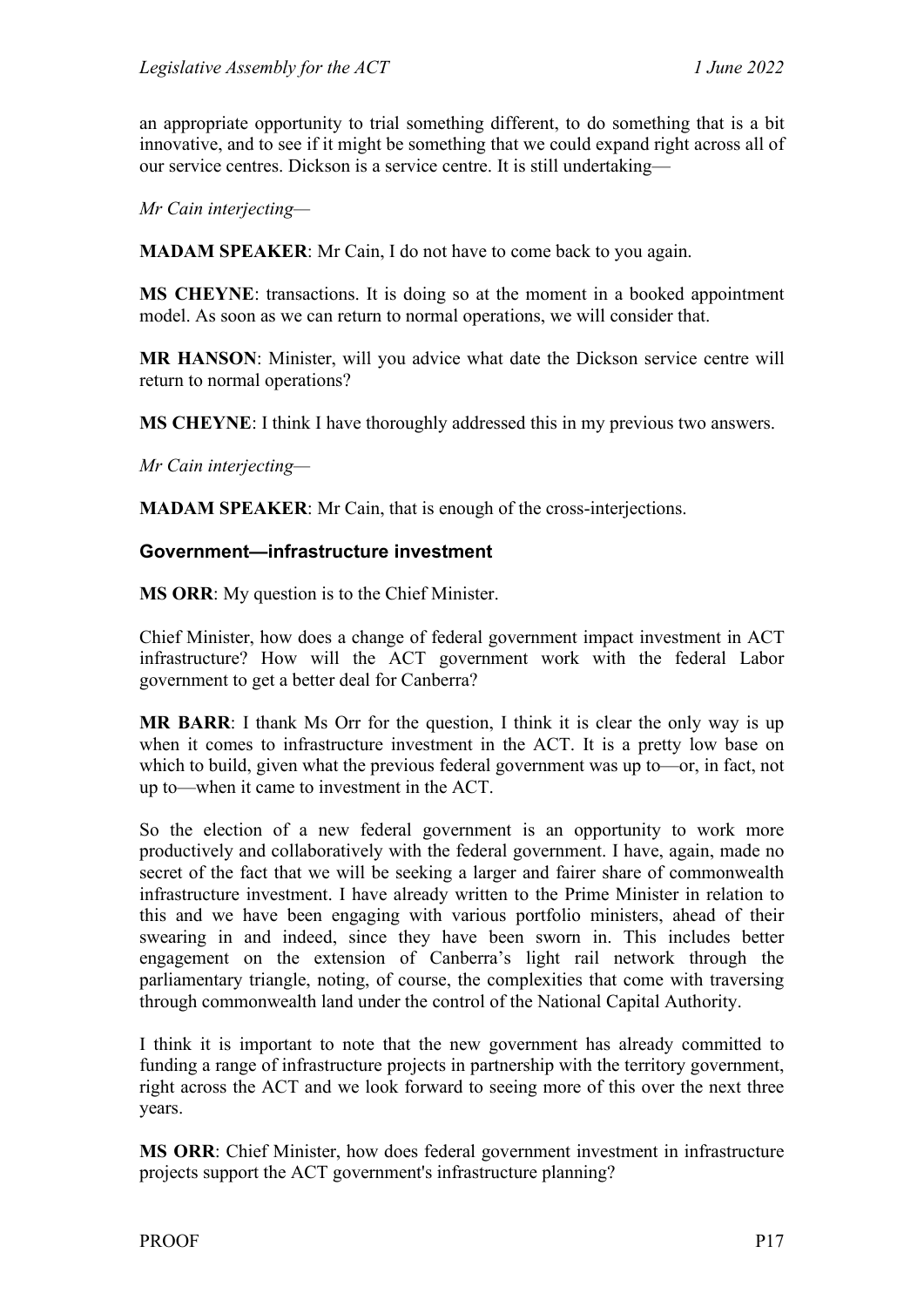**MR BARR**: Thank you. Well greater and fairer infrastructure funding puts the ACT government in a better position to forward plan our infrastructure program and to better meet the needs of our growing city. So it is pleasing to see a commitment already to support a range of infrastructure projects across health, education, climate action, sustainable transport and sport and recreation that complement our existing infrastructure program.

We welcome the commitment to invest \$15 million in the upgrade of the AIS Arena, a commonwealth owned asset that it is great to see the commonwealth government now taking responsibility for, given the previous coalition government let it run down over 10 years.

The community battery program is a great example of where ACT policy and federal policy will align. The community's batteries part of the federal program will work well with the Big Canberra Battery distributed network and will help increase storage capacity, reduce emissions and lower energy prices in the territory.

The urgent care clinic in Canberra's south, like our nurse led walk in centres, will be an important addition to public health provision in the territory and support better access to quality health care when people need it and where they need it.

The other projects that I have touched on this morning include partnering with the ACT government on the CIT Woden campus, the Gorman House upgrades, the Canberra Garden city cycle route and working with the University of Canberra—how about that, working with a university?—to support a major new sports arena for the university, for the community, and indeed, for some of our elite sporting teams.

It is that sort of collaboration and partnership that will see things get done in the ACT and after nearly 10 years of missing out year, after year, after year, under the miserable previous government when it came to infrastructure investment, things have changed, Madam Speaker. *(Time expired.)*

**MR PETTERSSON**: Chief Minister, what are some of the infrastructure priorities for the Canberra region more broadly?

**MR BARR**: Thank you, Madam Speaker, and I thank Mr Pettersson for the question. It is fantastic to see that this region features strongly in the federal government infrastructure planning and priorities. And we are, of course, a major economic and services hub for a significant portion of South East New South Wales and the infrastructure and services inside the territory and surrounding the ACT are utilised by ACT and New South Wales residents.

So we have a shared interest in this, some of the priorities include a better rail service between Canberra and Sydney, upgrades to the Monaro and Barton Highways, better freight access into Canberra Airport. And so, the best news we have received on this front is that the member for Eden-Monaro, whose electorate entirely surrounds the ACT, re-elected with a massive swing in her favour, is the new Minister for Territories, Local Government and Regional Development. We could not have a better partner to support infrastructure in our part of Australia.